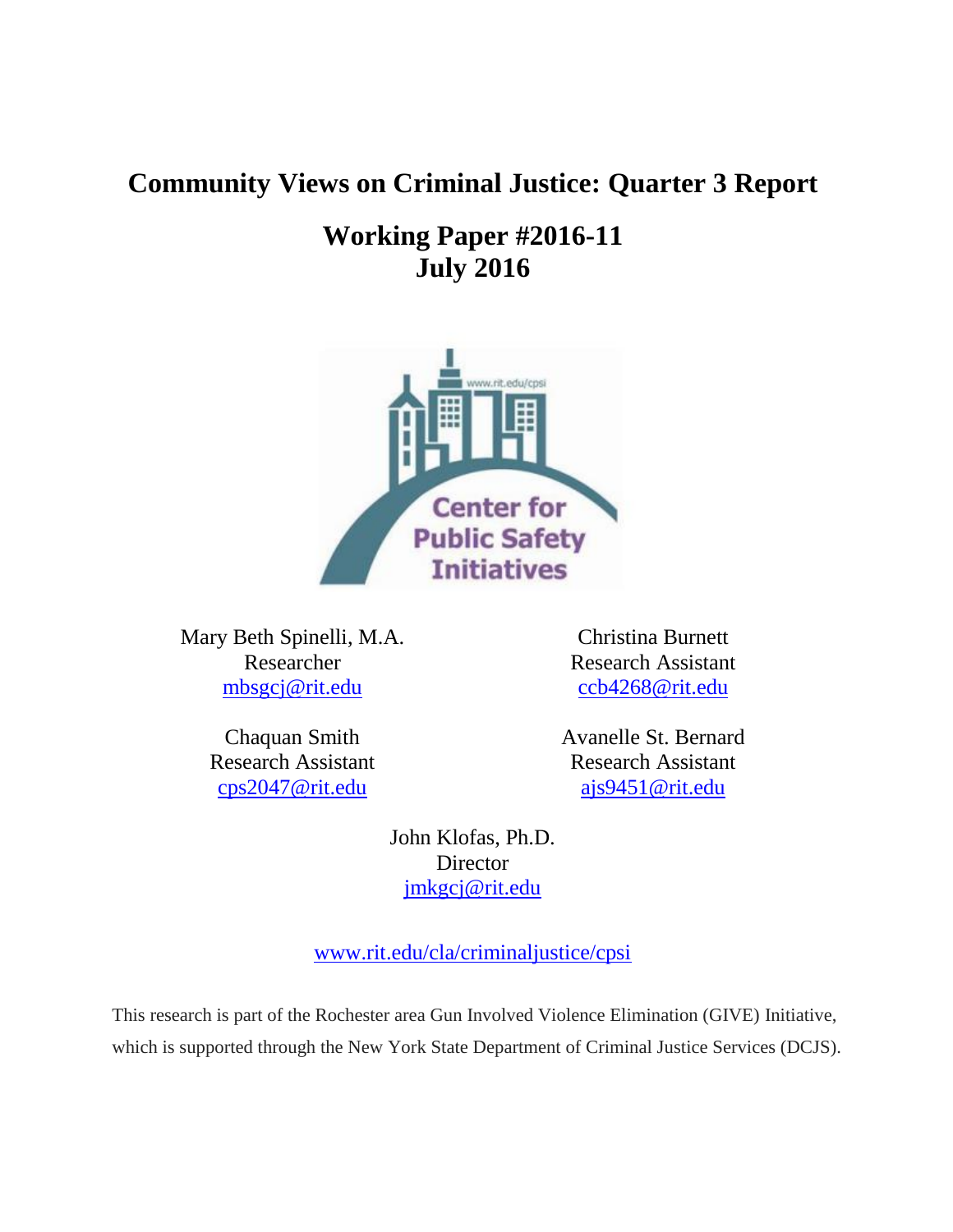The Center for Public Safety Initiatives (CPSI)'s Community Views on Criminal Justice project records public perception of policing and the criminal justice system in Rochester, NY. This quarterly report discusses results from six focus groups on community relations and procedural justice. Research findings lay the basis for actionable recommendations to improve police-community relations. Groups surveyed include three community organizations<sup>1</sup> (reformadvocacy groups), two neighborhood organizations (a Northeast neighborhood association and Southwest business association), and one police-citizen group. Results indicate:

- 1) The majority of participants had contact with the RPD in the past six months. The neighborhood organization and police-citizen group reported more positive interactions than the community organizations. The following factors influenced groups' judgement of interactions: officers and citizens' attitudes, outcome, officers' actions, response times, poor treatment of minority groups, and disparities between officers and community members.
- 2) Most groups felt safe in their neighborhoods at night, with familiarity greatly influencing safety. Both neighborhood groups reported being desensitized to violence and crime since they live daily with these issues. Participants take steps to create safety (i.e., carry mace, approach drug dealers and users). A few groups also felt their safety is jeopardized by reporting crimes to police since they do not remain anonymous.
- 3) The main community concerns affecting all of Rochester are gun violence, drug issues and strained police-community relations with minority groups. Almost all groups were dissatisfied with police responses to community concerns, and disagreed that they trust

 $\overline{a}$ 

<sup>&</sup>lt;sup>1</sup> In this project, "community organizations" include respondents from across the city of Rochester; in contrast, "neighborhood organizations" have participants from a geographically bound area.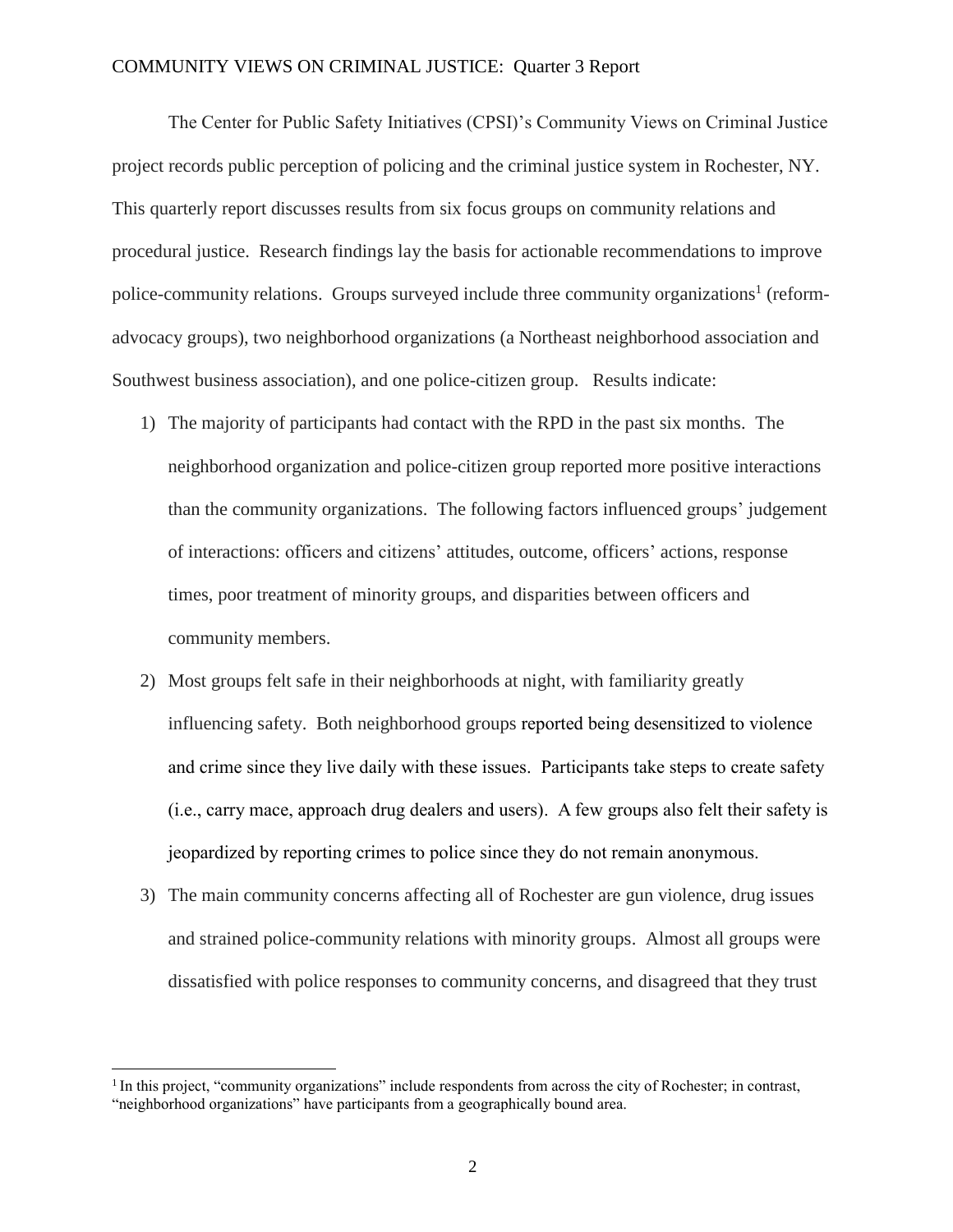the police to do what is best for the community. Groups reported strong frustration and disappointment that the community is not safer, and that police-community relations remain strained.

- 4) Most groups felt that police officers are not fair in the way they enforce the law. Many groups shared experiences where officers treated people differently due to race/ethnicity, economic status, gender, immigrant status, and/or neighborhood. Participants reported that police officers bring their bias and assumptions into situations, which negatively affects interactions with community members. Young people and neighborhoods with higher crime rates are reportedly at the highest risk for police profiling and bias.
- 5) There is relatively more trust and belief in RPD than in the justice system as more participants believed that the justice system does not try to do what is best for the community. Groups described the system as a broken loop that funnels the same people in and out without enough resources to prevent this cycle. Half of the groups said that neighborhoods and residents are "re-victimized" by justice system failings. The prison system and courts are seen as more problematic; probation, parole and, to a lesser extent, public defenders work more "for the people" yet are under resourced.
- 6) Almost every group agreed that body-worn cameras are good for the relationships between police and the Rochester community, though the neighborhood association was neutral. Some groups had questions and/or concerns regarding body camera policies. Groups felt positively that cameras will make misinterpretation of police-citizen encounters harder, yet some participants are concerned about the manipulation of camera footage.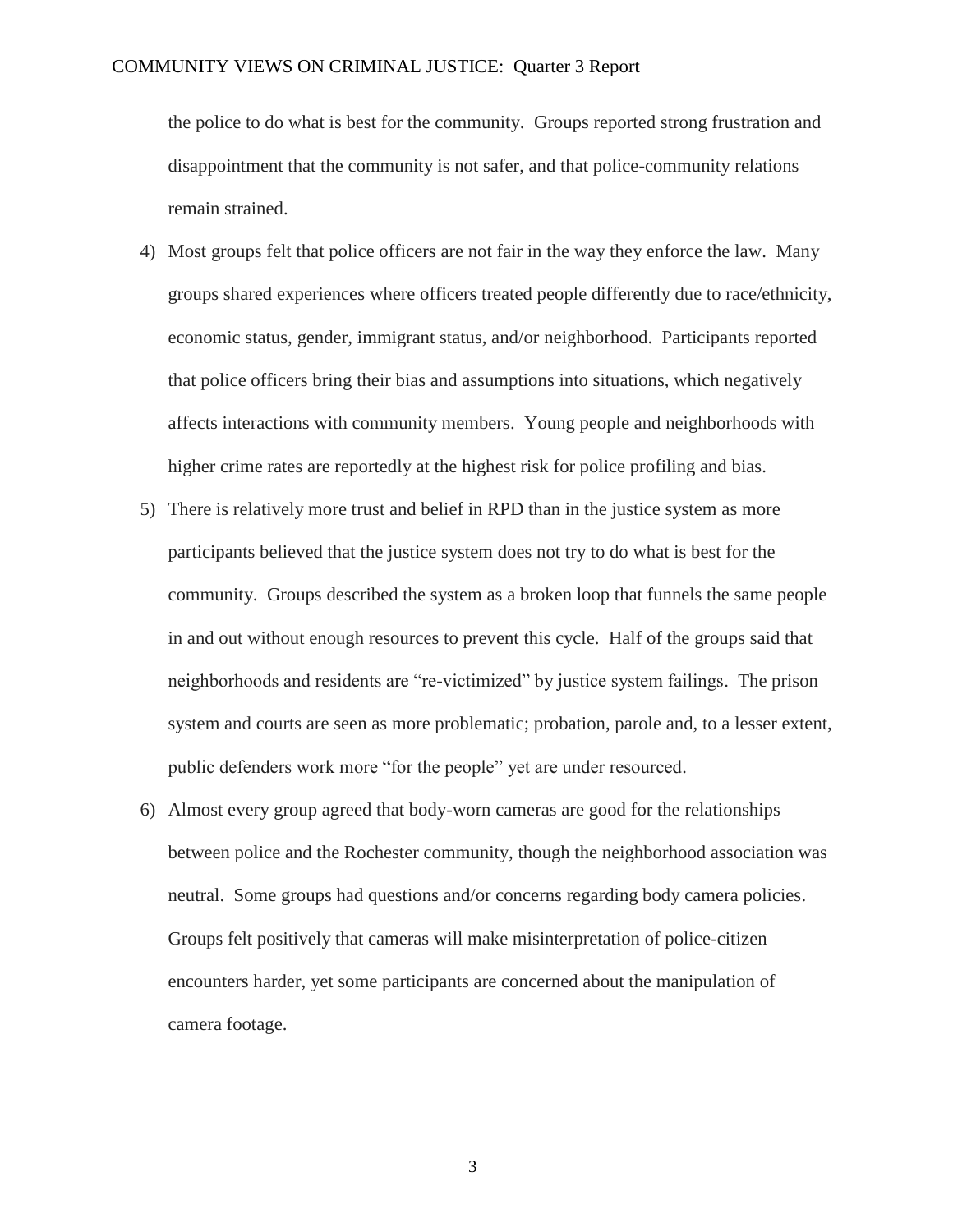#### **Interaction with Police**

*Questions: Have you had any contact or interaction with a member of the Rochester Police Department (RPD) in the past 6 months? Would you describe your most recent interaction with the police as good, bad, neither good nor bad, or no interaction? Did the interaction with the police get started by you calling or approaching the police or the police approaching you?* 

The majority of quarter three participants had contact with the RPD in the past six months. Interactions were mixed as the neighborhood organizations and police-citizen group reported more positive interactions than the community organizations. Both reform-advocacy groups primarily interacted with police through work-related meetings, as do the police-citizen group though they also make calls for service. The neighborhood and life-skills training group mostly make calls for service or were approached by police officers. Business associations typically called RPD for help with people or problems surrounding their businesses. Though some groups reported positive or neutral interactions with officers, many participants discussed friends' or families' negative interactions which have influenced their views.

For almost all groups (all expect reform-advocacy group  $#11<sup>2</sup>$ ), the officers' and citizens' attitude made a difference in whether the outcome was positive or negative. The reform-advocacy group #13 felt a poor attitude towards citizens was more common among female officers. Some groups (life-skills and reform-advocacy group #13) agreed that when officers have a poor attitude it makes citizens feel that the officer is not listening to what they have to say. The outcome of interactions also impacted interactions (i.e., whether the individual got a ticket), with participants reporting that citizens being given a warning does not resolve the problem and is seen as a negative interaction. Business associations reported that when officers

 $\overline{a}$ 

<sup>&</sup>lt;sup>2</sup> Since two reform-advocacy groups were interviewed, we will refer to each by their focus group number to highlight differences in responses between these groups.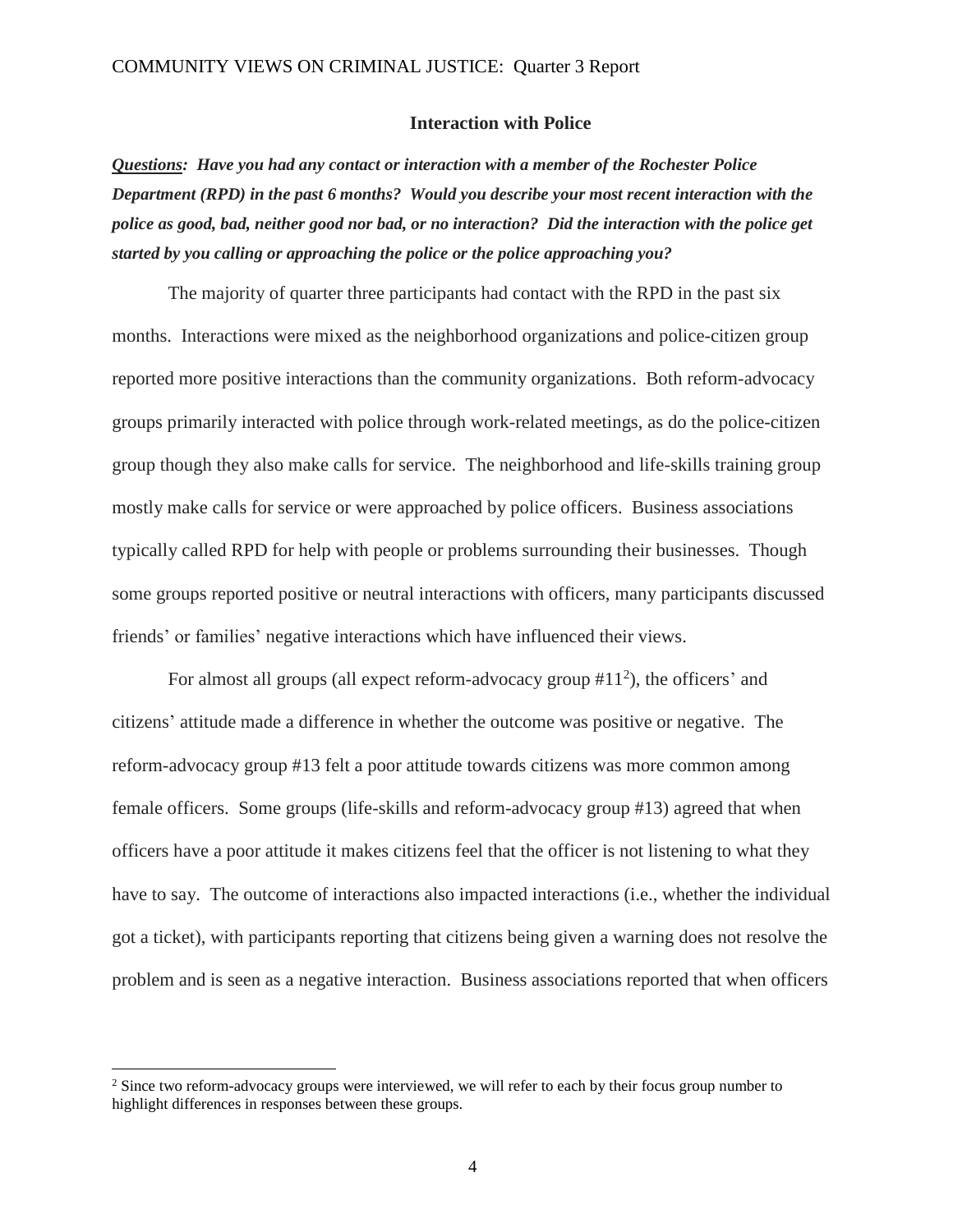show up to address loitering, the problem usually persists after they leave so interactions are rated as poor.

Almost all groups felt unhappy with the way that minority communities were treated by RPD (both reform-advocacy groups, the police-citizen, and neighborhood groups). The reformadvocacy group #11 reported that women are treated with bias by police; a participant shared how an officer was rude (i.e. sarcastic) and he acted as if he thought women were poor drivers. This group also shared how friends in the LGBTQ community are often treated poorly by RPD. The police-citizen group reported that immigrant communities' interactions with police are often poor as officers treat them disrespectfully by talking very loud, reported thinking this will help with the language barrier. Participants described how the lack of respect reinforces immigrants' distrust of police experienced in their home country.

Some groups were upset by the disparities between RPD officers and the citizens they serve. The reform-advocacy group #11 believed that many officers are Caucasian while most city residents are African-American or Black. The group believed this disparity is a factor in citizens feeling less safe with increased police presence. The neighborhood group discussed the disparity between where officers live and where they patrol. They felt that officers do not put effort into getting to know residents since they do not live in the community, and believed this creates negative interactions. Many participants agreed that, "You know your mailman, and the UPS man, but not the officers [in your neighborhood]."

#### **Safety**

#### *Question: How safe do you feel in your neighborhood at night?*

In four out of the six groups the majority reported feeling safe (very or somewhat safe) in their neighborhoods at night. In contrast, the neighborhood and business associations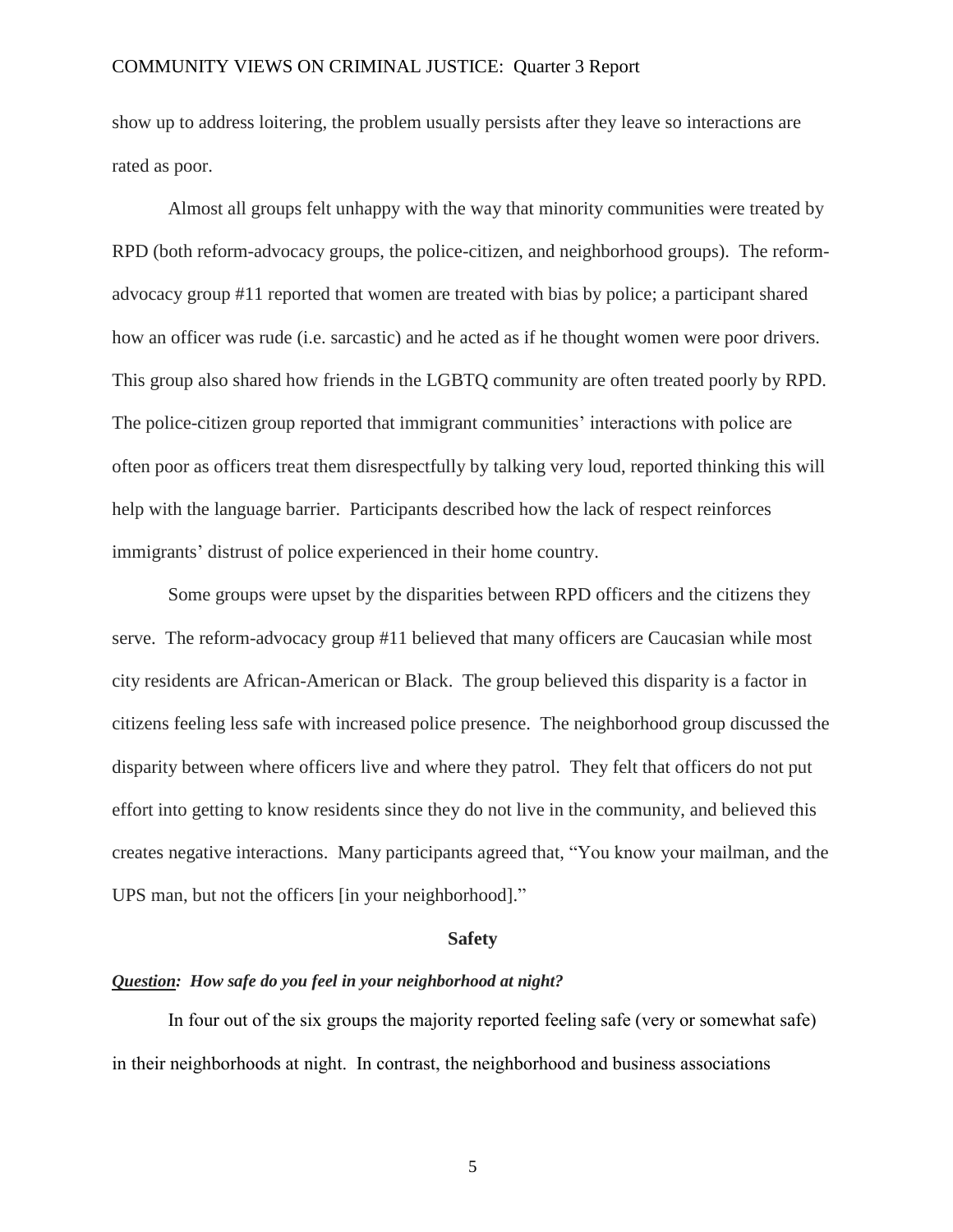reported feeling somewhat or very unsafe in their neighborhoods. Familiarity was a common factor that influenced feelings of safety. Groups reported that knowing and interacting with their neighbors increased feeling of safety. The police-citizen group discussed feeling safer because they have a personal investment in the area. One participant explained: "I may be naïve, but I feel safe because I have an investment, and I don't want to feel unsafe in my neighborhood." Another participant said he purposely walks around his crime-ridden area and gets involved because he wants the streets to feel safe.

The two largest issues brought up by groups who reported feeling unsafe were drug activity and robberies. Other factors that influence all groups feelings of safety included prior experiences and perceptions, vulnerability (i.e., women and those with disabilities as more vulnerable), and police patrols. For the police-citizen group, police patrolling the neighborhood them feel safer officers can address issues before they escalate. In other groups (life-skills and business associations) participants reported that even when police patrol they ignore criminal activity right in front of them (more on this in the satisfaction section below).

Some groups said they have become desensitized to violence in their neighborhoods because drug deals, people using drugs outside their houses, and shootings are part of their daily life (neighborhood and business associations groups). Both groups discussed trying to make themselves feel safer since most participants felt that RPD has not solved these problems. One business association participant reported carrying mace and no longer carrying a purse to avoid being a target for robberies near her work place. The neighborhood group often patrols their neighborhood and interacts with drug dealers or users, which they said helps them feel empowered and as if they have some control over neighborhood problems. People in these groups did not rely on police to help them feel safe in their communities.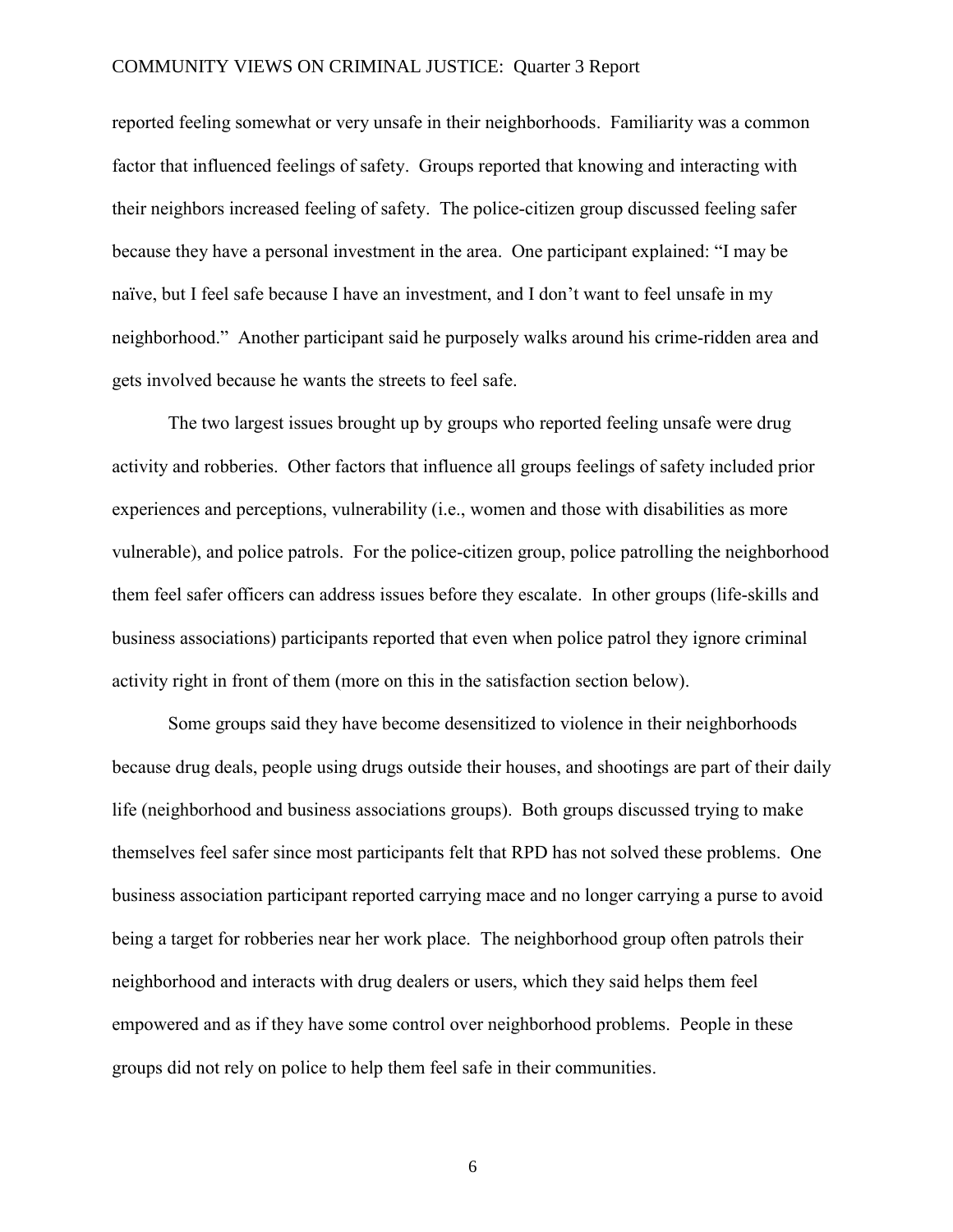#### **Community Concerns and Trust**

*Questions: Overall, how satisfied are you with police responses to community concerns? (Responses range from very satisfied to very unsatisfied.) Rate how strongly you agree or disagree with these statements: I trust the police to do what is best for the community. Overall, the criminal justice system (police, courts, probation, prisons, parole, etc.) tries to do what is best for the community.*

Most groups were dissatisfied with police responses to community concerns (life-skills group, reform-advocacy focus group #11, the business and neighborhood associations). In contrast, half of the other reform-advocacy group #13 and the police-citizen group were somewhat satisfied with police responses. Many groups were dissatisfied due to RPD reportedly not prioritizing issues of violence and crime in their neighborhoods (life-skills, neighborhood and business associations). In half of the groups interviewed, stories where officers focused on a simple problem (i.e., issuing tickets) and ignored larger problems right in front of them (i.e., drug sales near officers or cop cars) were common. One participant shared how she was stopped for riding her bike without a helmet and as the officer was writing the ticket, a drug transaction was taking place right by them. Groups wanted RPD to address these larger issues plaguing neighborhoods so that community members can feel safe. As one person said: "[I wish I] could walk up and down the street without worrying who was coming up from behind."

**Community concerns**. Strained police-community relations with minority groups (see the Dignity/Respect section), violence and crime issues were seen by almost all groups as major concerns impacting the entire Rochester community. The neighborhood and business associations described ubiquitous drug sales, frequent gun violence, loitering and robberies (reported by businesses) as affecting their daily life. Assaults, shootings, and drug sales are also reported as common issues by the life-skills, police-citizen and reform-advocacy focus group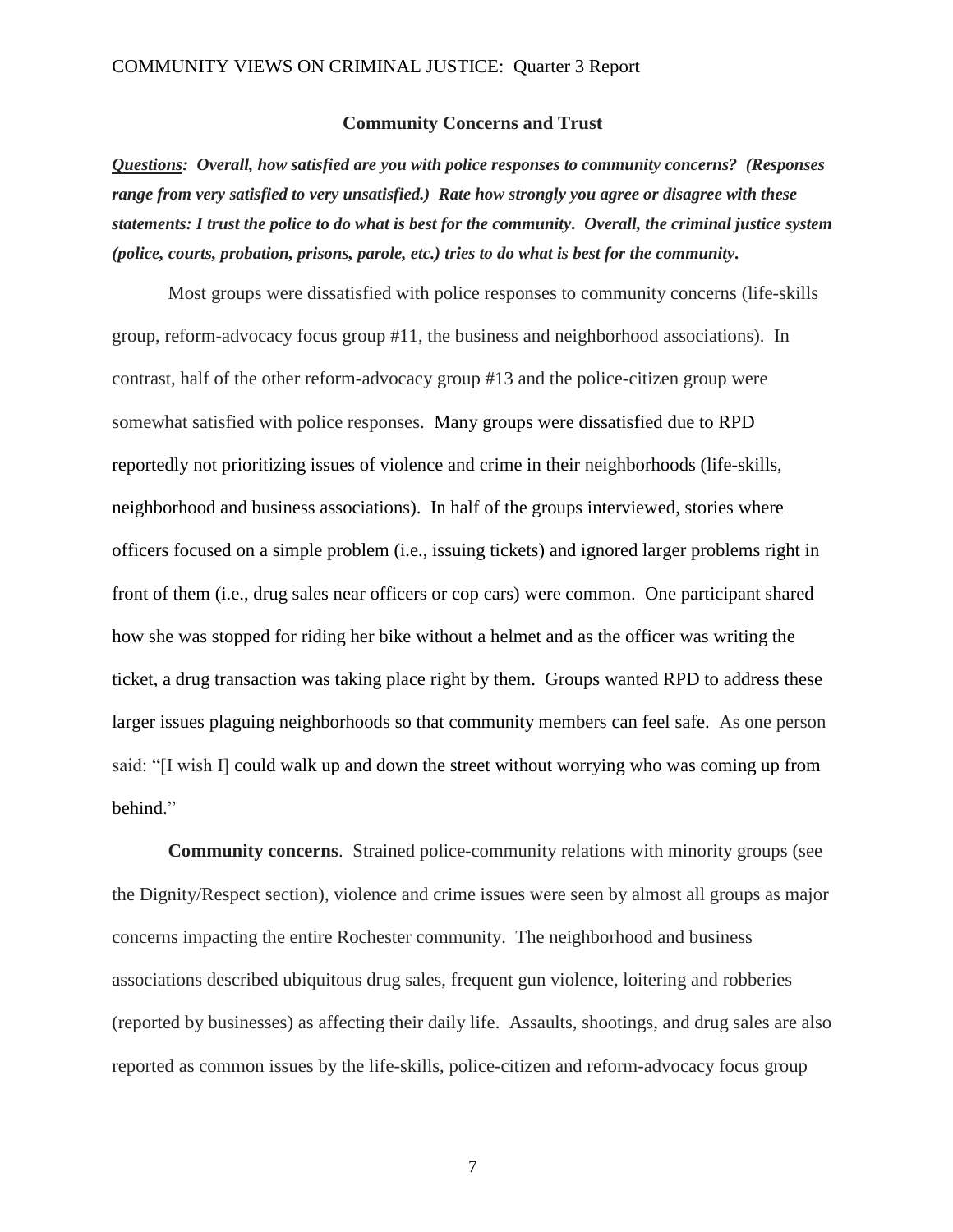#11. Loitering was of particular concern to business associations who need customers' to believe their business and parking areas are safe places to stop.

Almost all groups reported strong frustration with police for not solving these problems and disappointment that the community is not safer. Reform-advocacy group #13 believed RPD did not want to respond to calls in violence-prone areas of the city and sympathized with police. Some business owners said they no longer report crimes they witness nor attend PCIC meetings because they felt it is ineffective and puts them at risk. In contrast, the police-citizen group felt the community is not good about voicing their concerns to the police.

About half of groups reported dissatisfaction with poor response times to calls for service (neighborhood association, business associations, and some participants in the policecitizen group). Participants believed response times are worse due to race, economics, and neighborhood (i.e., officers respond more quickly to Park Avenue than to Clinton Avenue), and not having a police section dedicated to responding to their neighborhood under the new fivesection model. People with physical disabilities at a higher risk of getting mugged, and young people at higher risk of police contact were also common concerns. One reform-advocacy group reported disappointment in the lack of improvement in relations over the last few years despite participating in many police-community discussions with productive feedback.

**Satisfaction through collaboration.** Satisfaction with RPD was reported when police collaborate with citizens on community issues. The police-citizen group reported that RPD is responsive and reliable once the community initiates a direction (i.e., RPD involvement in reconciliation conversations between the African American and Nepali communities). The reform-advocacy group #11 also discussed productive conversations with RPD on policy or possible program topics (i.e., body-worn cameras and a civilian review board).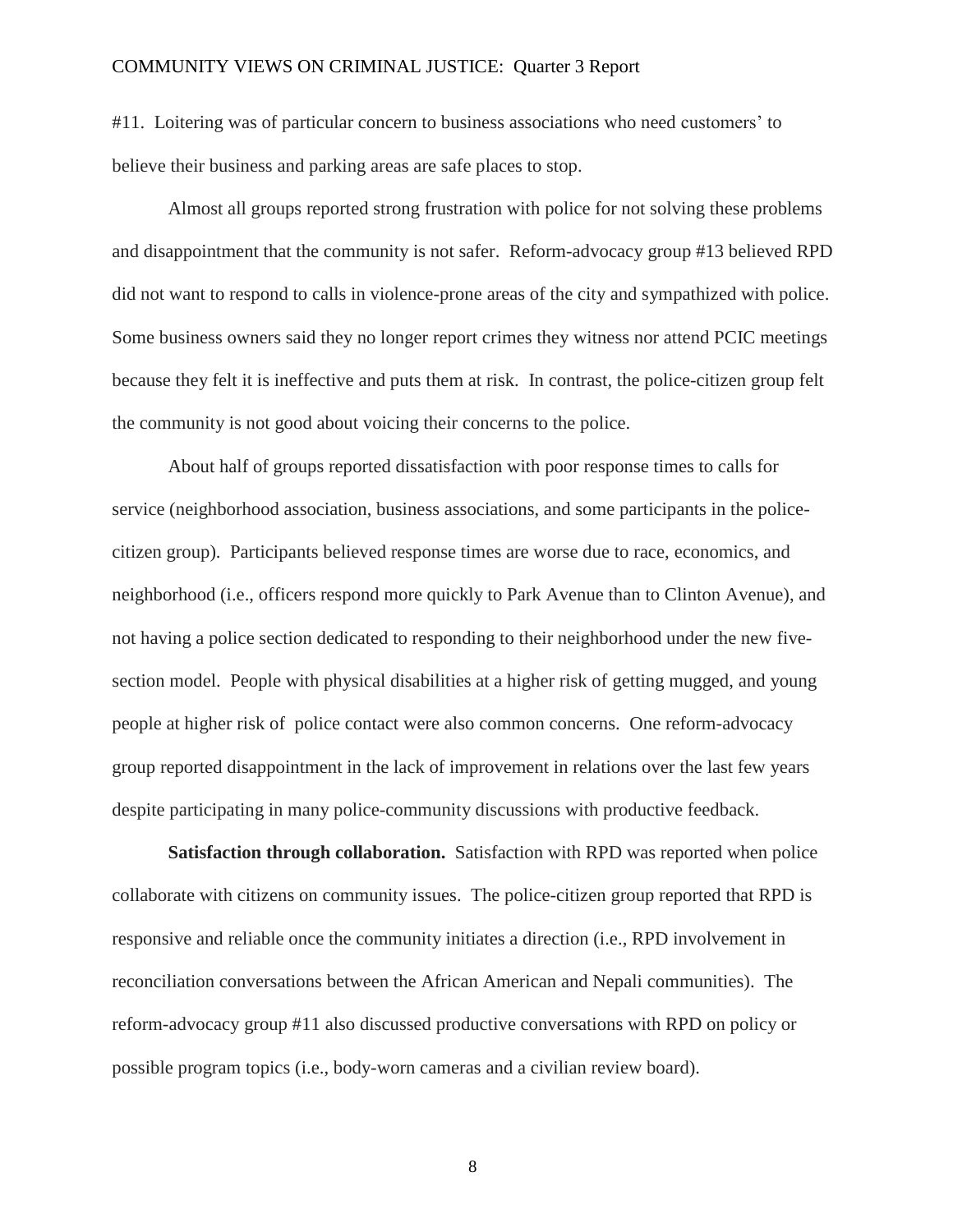A few groups also reported higher levels of satisfaction with officers they trust and who respond in a timely fashion. Though overall unsatisfied with RPD, the neighborhood association was relatively happier with Crime Prevention Officers (CPOs) who work with them to address neighborhood assaults and open-air drug dealing. One police-citizen participant wanted more residents to know about CPOs' because: "This cadre of officers is a way to make the justice system work for you." Others described trust in RPD built through PAC-TAC or more satisfaction when officers are friendly and helpful (reform-advocacy group #13).

**Citizens fear reporting.** Many business association members reported that they have stopped calling to report issues (i.e., drug deals or carrying weapons). Owners said that criminals leave by the time police arrive. Business and neighborhood association members said officers put them in jeopardy of retaliation by coming to the business or their homes for paperwork completion. Groups wanted to remain anonymous when they report to RPD.

**Trust in police?** Five out of six groups reported disagreement or strong disagreement (life-skills group and neighborhood association) that they trust the police to do what is best for the community. Several members of the life-skills group laughed out loud or sighed in disagreement at this question. In direct contrast, the police-citizen group agreed that they trust the police and believed that RPD knows what is best for the whole community because they see the big picture and are objective. They felt that RPD is trying to balance many priorities with limited resources. The police-citizen groups' trust in police developed through collaborative meetings, work with CPOs and/or through PAC-TAC. They linked trust in police having confidence in officers make the right call or offer the best judgment.

A few groups felt trust is about taking effective action on problems. The reformadvocacy group #13 felt that officers do not protect all community members equally, and often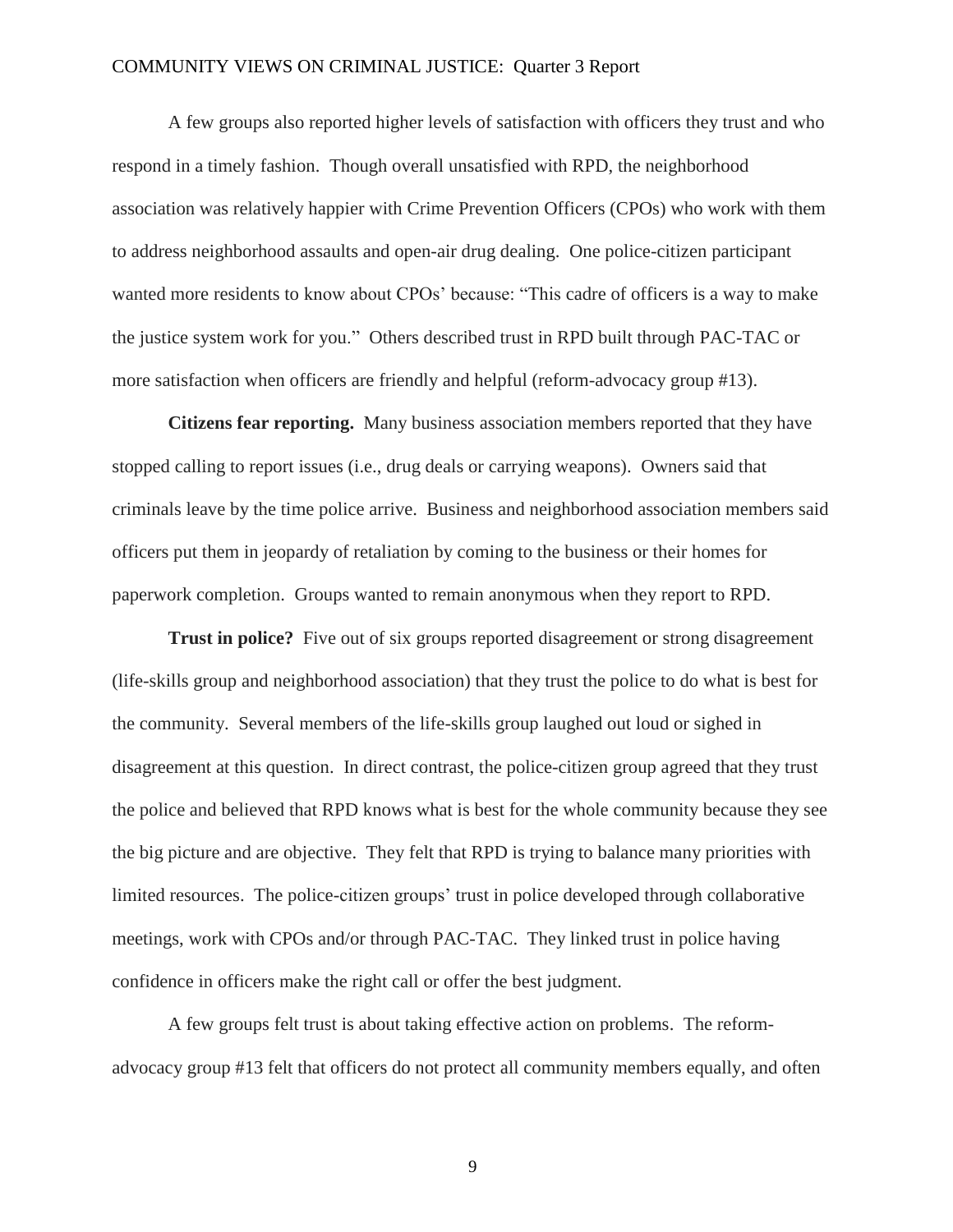approach community members as if they are guilty or a criminal. The neighborhood association described officers in the following categories, with most falling into the last two groups: 1) those who "really care and do right," 2) those who "intimidate and punish," and 3) those who see policing as a "9 to 5 job." The life-skills group believed some officers do not want to deal with citizens. Business owners said trust takes "a long time" to develop, and can be built through good relationships.

**Justice system not doing what is best.** Half of the groups interviewed disagreed or strongly disagreed that that the justice system tries to do what is best for the community (both reform-advocacy groups, and the neighborhood association). Of the other groups, half of the police-citizen and business associations groups, and some life skills participants agreed that the justice system does what is best. The police-citizen group believed that it is often unclear whose role it is to deal with community concerns: the community, RPD, or the justice system. They felt the justice systems as a whole needs to stop crime, and community members need to help change behaviors of offenders. In contrast, a few groups described the system as working for itself rather than the community (i.e., a "brotherhood" between the District Attorney's office and police, or arresting people for job security).

**Neighborhoods victimized.** Business associations and life-skills training participants felt that the justice system agencies do not work well together. Groups described the system as a loop where people arrested are often released by courts. Some participants report officers that said they are frustrated the same criminals are back on the streets, and others felt there are not enough resources to prevent this cycle. One group believed it is difficult for the system to work well when many people know how to "work the system" (i.e., reportedly some officers let them off easy, or how much of a drug to carry to avoid jail time). Business owners described the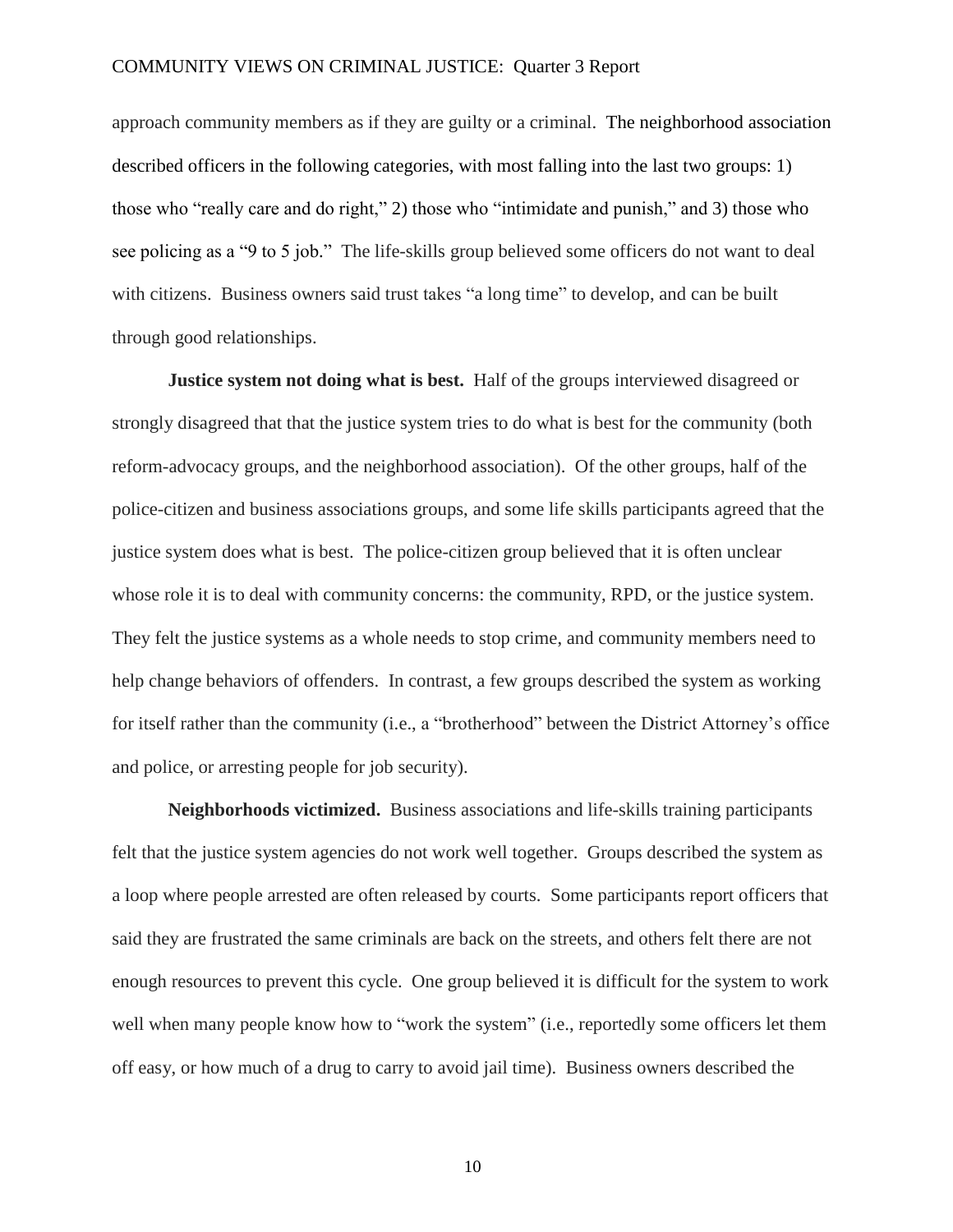relationship between officers and criminals on the street as "a cat and mouse game," and report disappointment that RPD has not developed a strategy to throw the criminals off balance. Half of the groups (business associations, neighborhood association and police-citizen members) said that neighborhoods and residents are "re-victimized" by the "broken" justice system.

#### **Dignity, Respect and Fairness**

*Questions: Rate how much you agree or disagree with each of these statements: Police officers in my community are generally fair in the way they enforce the law. The police in my community generally treat people with dignity and respect. The criminal justice system generally treats people fairly.*

The majority of groups disagreed that police officers are fair in the way they enforce the law (both reform-advocacy groups, the neighborhood association and life-skills group). The police-citizen group agreed that police are fair in their enforcement, and business owners were split between agreement and disagreement. The police-citizen group stated that the question phrasing police as "generally" fair greatly influenced their answers towards the positive since fairness is affected by race, and most participants answered from their experiences as white males. One person stated of police-community relations: "I know that there is a very serious problem in race relations in the city [Rochester] and that saddens me and I hibernate from it because it sickens me. [It's] a tender issue."

For most groups, discussions indicated that fairness, dignity/respect and equality are closely related. Groups also disagreed that police officers in the community treat people with dignity and respect (both reform-advocacy groups and the neighborhood association), and many participants of the life-skills group strongly disagreed. Only the business associations rated police higher for treating people with dignity and respect than in fair enforcement of the law.

**Dignity/respect.** The police-citizen group felt that dignity and respect are often culturally defined, and can be dependent on the community member. Participants agreed that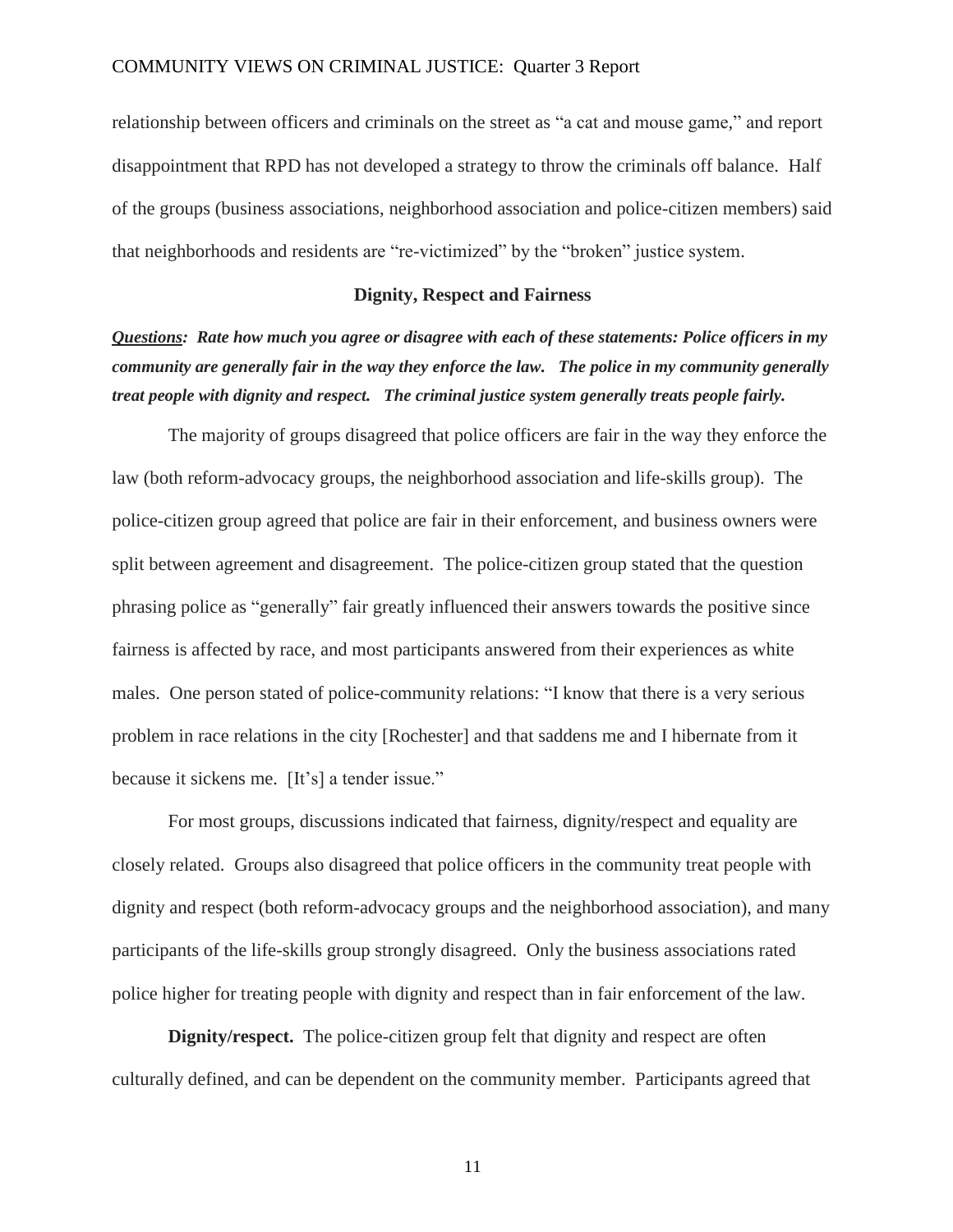awareness and cultural competence are very important for police. Community members need to be "acknowledged, recognized and heard," and talked to as if they are "a human being." The neighborhood association said what matters is the way the community member feels after the officer leaves the situation.

The neighborhood association felt a lack of respect from officers who patrol their neighborhood and had stories of disrespect in other parts of Rochester (i.e., feeling disregarded, or the officer made her feel "like a second grader"). One participant's story included officers pointing guns in his children's faces (ages six to fourteen) though they did not provoke officers; police were at the wrong house for an incident that happened up the street. Business associations members felt disrespected when an officer interacts with them in a positive manner face-to-face but does not solve the problem they were called to address.

**Children playing violent cops.** A neighborhood association participant reported witnessing excessive force as his children and neighborhood friends played cops and robbers. Instead of simply cuffing the "robber," the "cops" threw them to the ground and kneed the "robbers" in the back. Respondents felt officers are "supposed to be the good guys," there to protect and serve. Instead, the group saw this as "cops" using excessive force, and reported that the children were imitating police behaviors they had personally witnessed.

**What is fairness?** For officers to be fair, officers would have to hear both side of the story and observe what is going on before jumping into a situation (life-skills group and reformadvocacy group #13). Other groups felt that fairness was related to but different than dignity and respect. Some believed dignity and respect are about courtesy (reform-advocacy group #11) while fairness is about upholding the law and treating everyone the same without discretion (reform-advocacy group #11 and neighborhood association). In contrast, the police-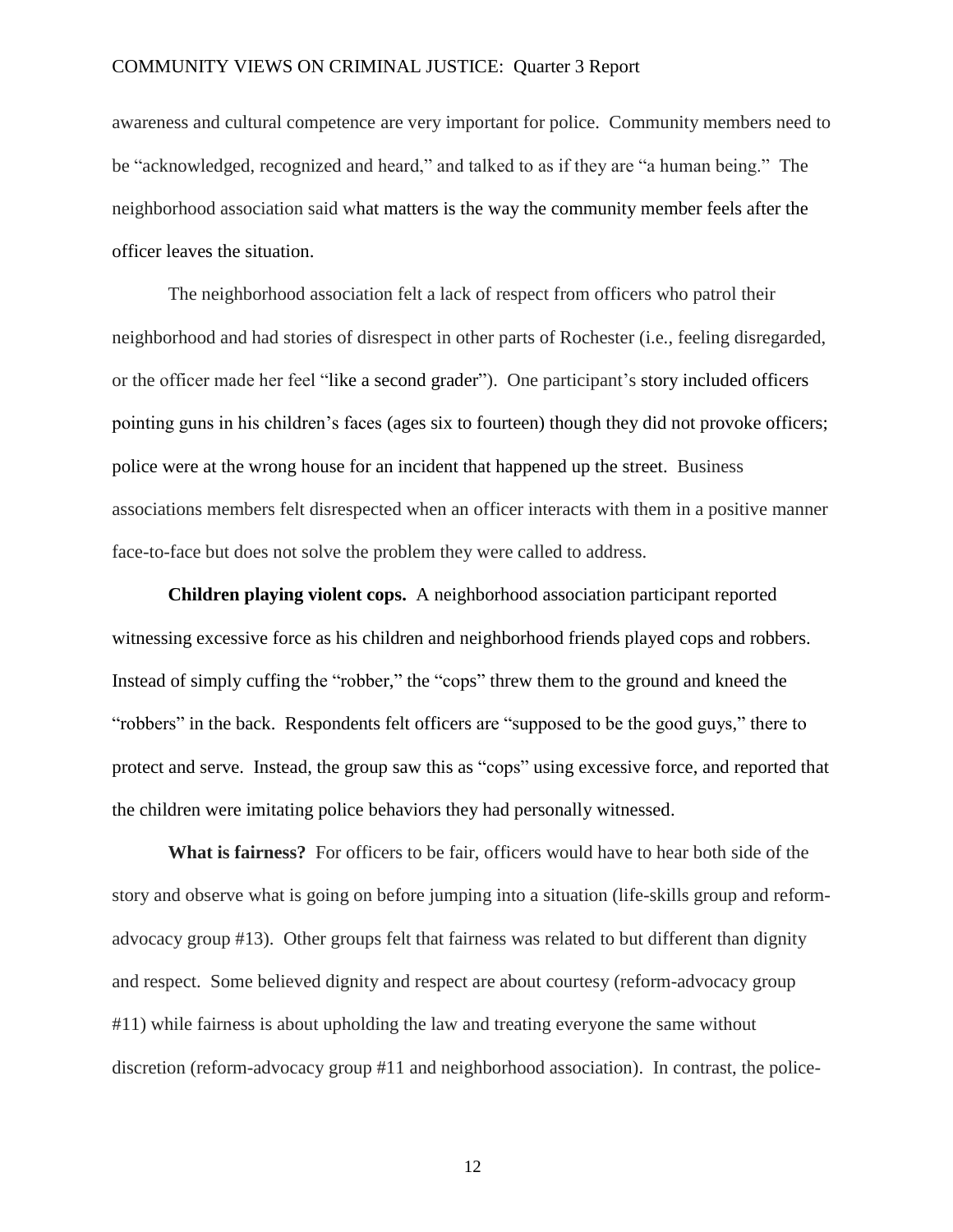citizen group believed that fairness is relative to the situation and the person. Business owners added that fairness was about how officers address and resolve issue they were called for.

**Police lack fairness.** Many groups shared experiences where officers reportedly treated people differently due to race/ethnicity, economic status, or gender. A participant witnessed young white men smoking pot were told by officers to leave the area, whereas the group believed if they were Black/African American they would have been arrested. Reformadvocacy group #11 added their belief that police use of discretion often leads to not arresting people favored by society (i.e., beautiful people, women, or straight). Most groups wanted police to protect all community members equally (both reform-advocacy groups, police-citizen, and neighborhood association).

**Distrust/fear of police.** A few groups shared stories where police treated minority groups disrespectfully, which reportedly fostered distrust of police (see Interactions section above). Many groups believed police officers bring their bias and assumptions into situations, which negatively affects interactions with community members. One reform-advocacy group felt that many officers are afraid of African Americans, partly due to their inability to identify with minority groups. Most groups felt that training would help officers interact with minority groups (i.e., Black/African Americans, Latinos, LGBTQ individuals, recent immigrants). Groups felt trainings would help officers gain understanding and sensitivity for the backgrounds of minority groups' experiences with the justice system in the US and their home countries (both reform-advocacy groups, police-citizen and neighborhood association groups).

**At higher risk: young people and challenged neighborhoods.** Half the groups believed that young people were at higher risk for profiling and possible excessive use of force by police (both reform-advocacy groups and neighborhood association). Participants reported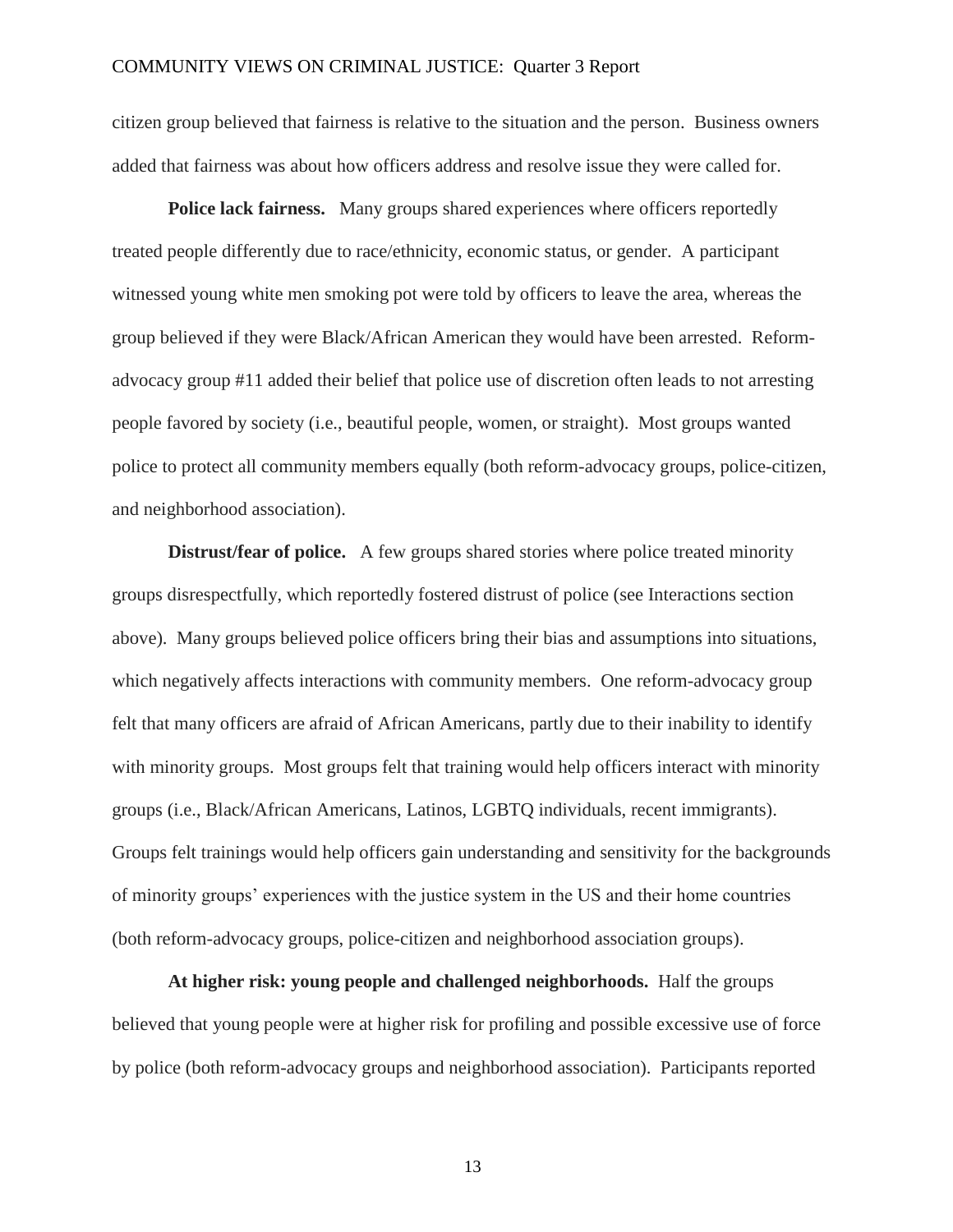witnessing how RPD assumes a group of youth gathered together on the street were doing something illegal though youth were engaged in "innocent fun." Participants discussed how Rochester parents and groups like Teen Empowerment teach young people of color how to protect themselves against the police. Groups would like to see police observe and listen to what young people have to say before assuming there was "criminal behavior."

Some groups also felt that police enforce laws differently in different areas. The reformadvocacy group #13 believed that suburban and city police enforce laws differently, especially that suburban youth are rarely approached by police for just hanging out. Reform-advocacy group #11 believed poorer neighborhoods are targeted by police (i.e., through patrols and law enforcement in schools). Business association members wanted RPD to enforce laws (i.e., no loitering) and keeping people safe in their violence and crime-prone neighborhoods the same way officers do on Park Ave or in the South Wedge.

**Unfair justice system.** Every group disagreed that the justice system generally treats people fairly. The groups in strong disagreement were the neighborhood association, business associations, and reform-advocacy group #11. Almost all groups believed that money drives the system and race often influences decisions. Life-skills participants discussed the Charlie Tan case, and felt if the young man was from the city the outcome would have been harsher. The neighborhood association felt that whom you can afford as your lawyer is what matters, as in the Affluenza case of the young man in Texas. The neighborhood association and reformadvocacy group #13 felt that who you know or your neighborhood influences the system.

Some groups reported that people have the "cards stacked against them." The reformadvocacy group #11 felt this was due to money issues, lack of support, the public defender system, and officers who provide or withhold information to lawyers and courts which can sway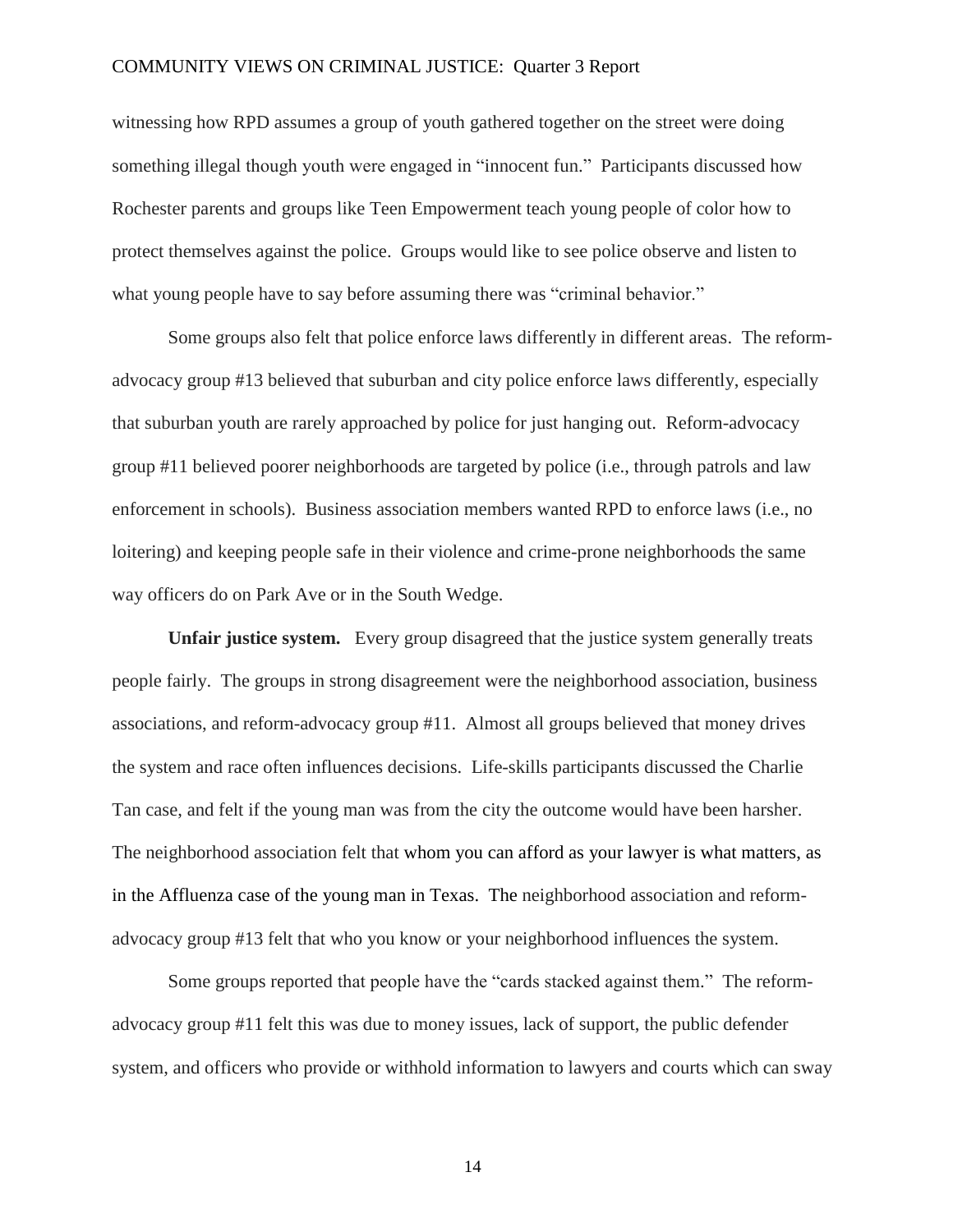conviction and sentencing decisions. The police-citizen group believed that some sections of society are at a disadvantage because they do not know how to interact with the justice system (i.e., if a person is being disrespectful to an officer they may receive an additional or harsher arrest charge).

**Justice system agencies: fairer and of concern.** The police-citizen group believed the prison system is "not doing their job" of reforming people, and were concerned about the economic impact on tax payers and family members when offenders are unemployed (i.e., incarcerated and difficulty finding a job with a felony conviction). Half of the groups viewed probation and parole as doing a fair job yet are overloaded with cases and paperwork (both reform groups and police-citizen group). The life-skills group reported that probation gives people the opportunity to succeed. Reform-advocacy group #13 felt public defenders are "working for the people." Reform-advocacy group #11 believed courts uphold what is constitutionally right, so tended to trust the justice system more than the police.

#### **Body-Worn Cameras**

# *Question: Rate how much you agree or disagree with this statement: The use of body-worn cameras is good for the relationship between police and this community.*

The majority of participants agreed or strongly agreed that the use of body-worn cameras is good for the relationship between police and this community. About 26% of participants were neutral, but no one disagreed. Half of the groups brought up concerns about policies surrounding the use of body-worn cameras (both reform-advocacy groups and the police-citizen group). Reform-advocacy group #13 wanted to know how domestic violence issues would be handled, and when the camera would be allowed to be turned on. Two groups emphasized the importance of community input on camera policies (reform-advocacy group #11 and police-citizen group).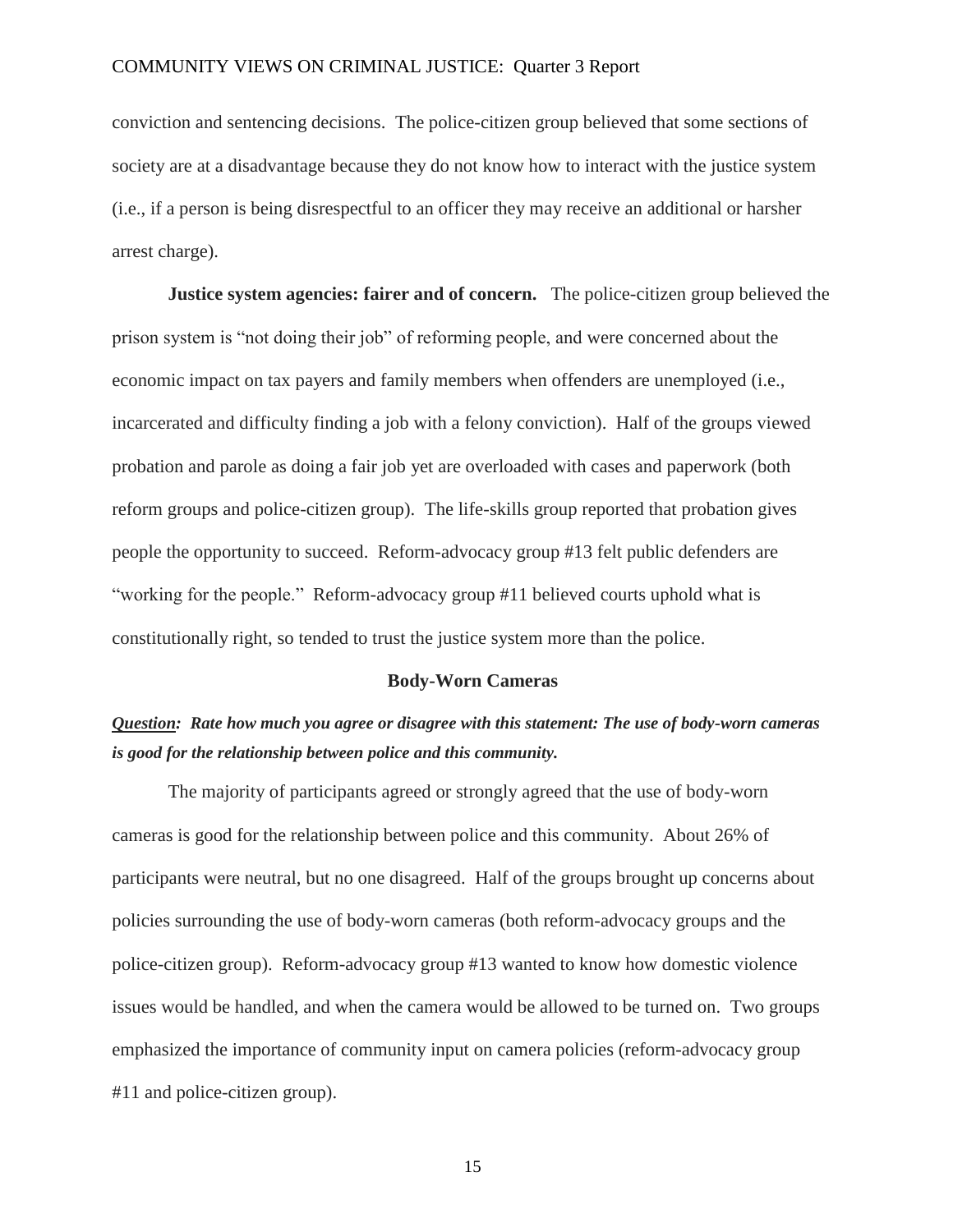Other groups felt that body-worn cameras would be good for police-community relations because cameras would catch a non-biased angle of interactions. One police-citizen participant explained how "nothing could be misrepresented" on either side of an interaction, and a life-skills participant said that "cameras don't lie." In contrast, the business associations group was concerned that cameras may only show the officer's side of an interaction. The neighborhood group was worried that the footage may be manipulated after the fact. Reformadvocacy group #11 expressed that although body-worn cameras are a step in the right direction, the cameras should not be seen as the only solution for police-community relations.

#### **Discussion**

This quarter the groups interviewed continued to expand our range of groups interviewed<sup>3</sup>. Six different subtypes of groups participated: three community organizations, two neighborhood organizations, and one police-citizen group. Not one participant this quarter reported that they were "very satisfied" with police responses to community concerns, though 31% of participants reported they were "somewhat satisfied." Similar to quarter two participants, quarter three participants felt some of the most important community concerns had to do with drugs/drug markets and guns. Quarter three participants placed more emphasis on strained relationships between police officers and minority groups than participants from previous quarters. Participants this quarter also felt it was important for officers to collaborate with community members, and to develop ongoing relationships.

Participants in the neighborhood groups and reform-advocacy group #11 felt it was important to discuss the impact improper policing may have on children and youth. Reformadvocacy group #11 discussed a recent Sentencing Project report stating that 60% of juveniles

 $\overline{\phantom{a}}$ 

<sup>&</sup>lt;sup>3</sup> See Appendix 2 for a complete list of groups interviewed since the beginning of this project.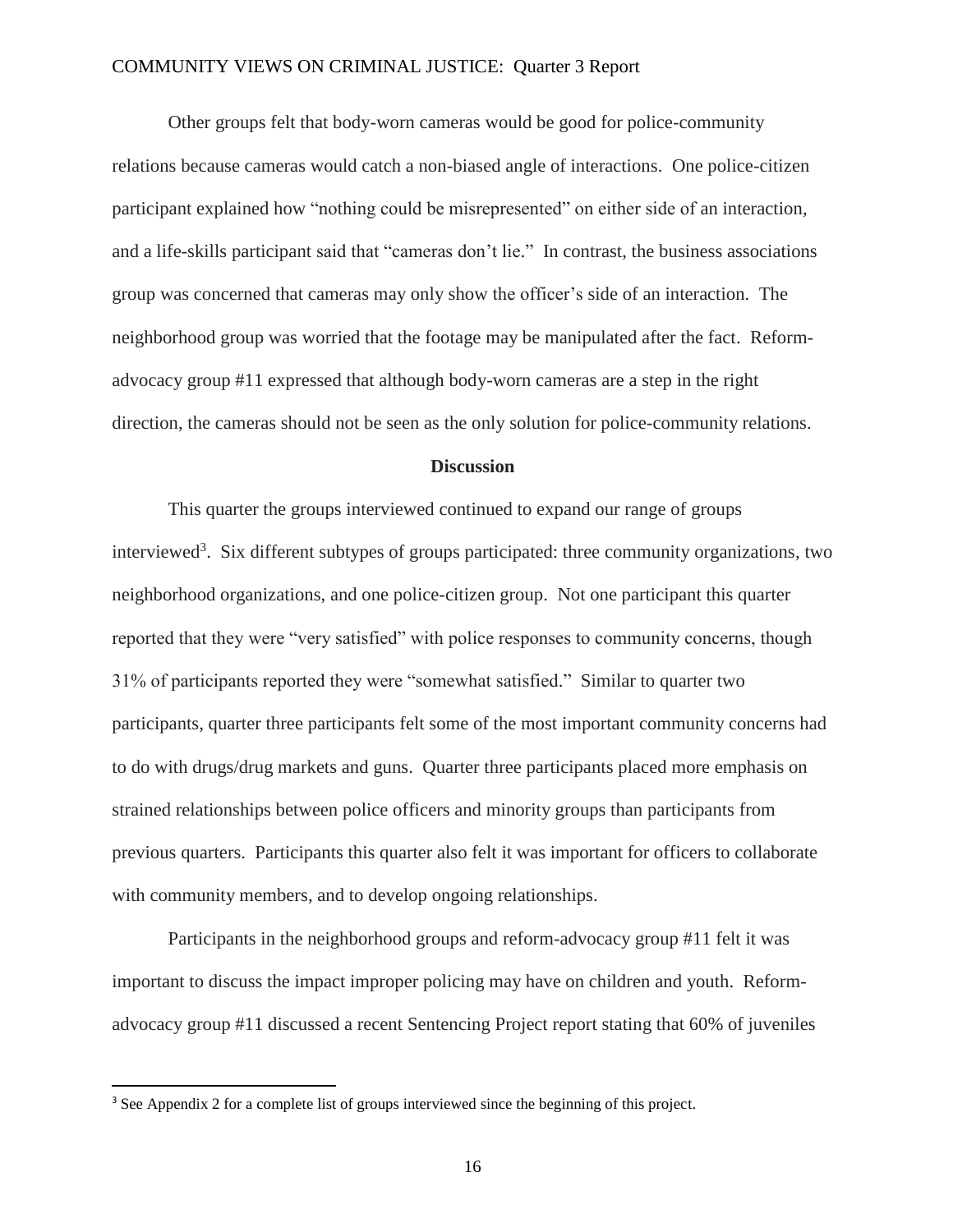who are arrested deal with mental health issues. In one neighborhood group, participants discussed the negative images of policing children see daily in their neighborhoods, and how these images impact them. The other neighborhood group discussed the impact of trauma that can develop for anyone who lives or works in neighborhoods where crime is a daily occurrence.

Finally, some groups sympathized with RPD about the larger picture of policing. One reform-advocacy group discussed how media reporting makes it difficult for people to trust police since they reinforce stereotypes, overstate crime statistics and do not mention how crime has fallen since the 1990s. A few groups mentioned that media stories put more pressure on police. A reform-advocacy group also acknowledged that changing the culture of policing is a large undertaking, and personal experiences have shown improvement over the decades in RPD-community relations (i.e., since the 1964 race riots).

#### **Actionable Recommendations**

Here we present recommendations for the justice system and RPD based on concerns and suggestions raised across all focus groups from this quarter.

**1. To increase collaboration with police, RPD should develop a strategy that allows community members who report crimes to remain anonymous, and should consider community member critiques in a more positive light.** Some respondents felt that RPD seems to view critiques and dissatisfaction as community hatred of police. Participants see these as areas for improvement. Police should try to hear critiques as areas that people are willing to work with officers to address. To keep community members reporting on crimes, RPD needs a strategy for citizens to remain anonymous. Officers can meet citizens at a neutral location away from the scene of the crime or incident to complete paperwork, or discuss details over the phone.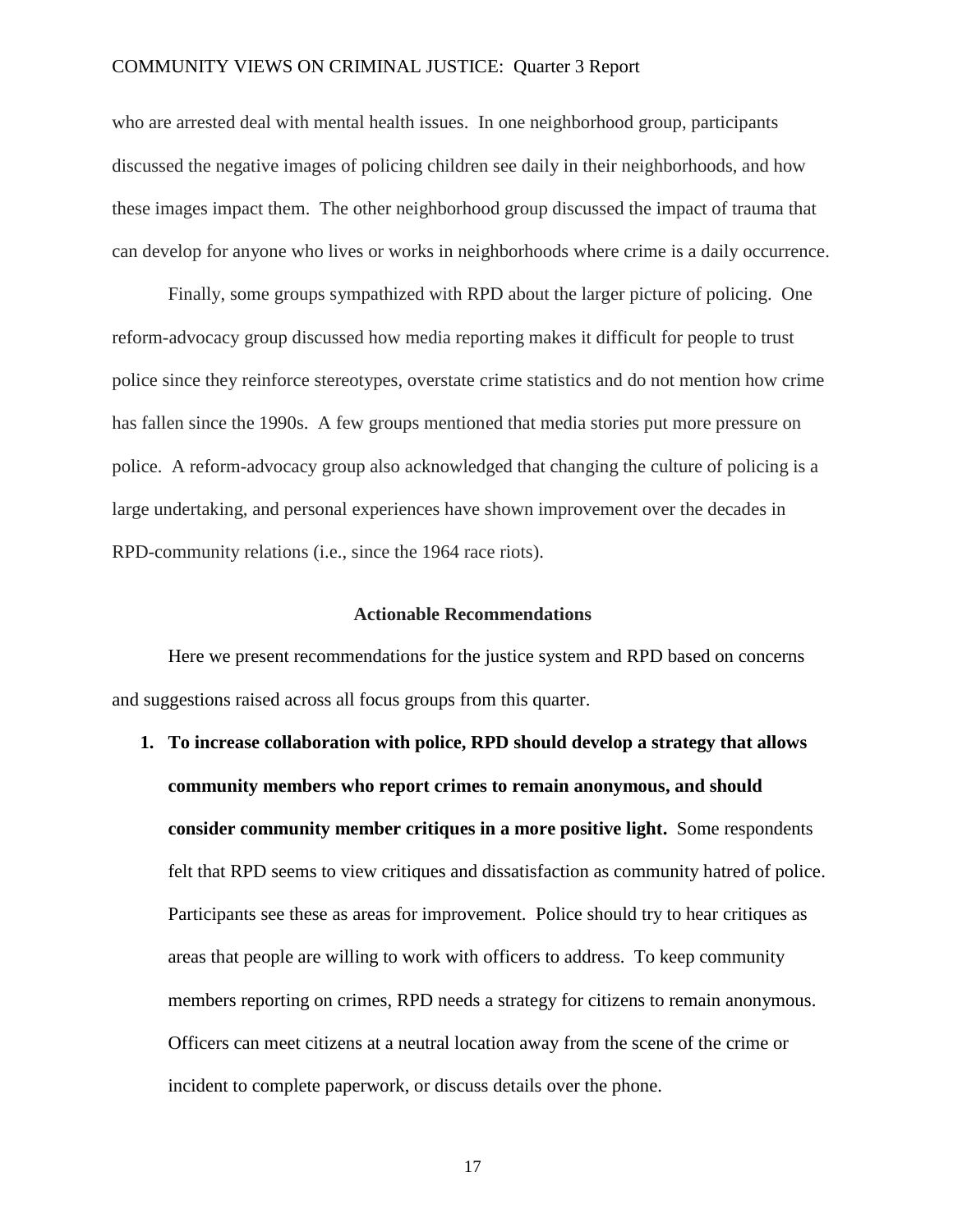- **2. RPD should encourage officers' investment in the neighborhoods they patrol, and possibly offer incentives for officers to live in city neighborhoods.** Participants believed that officers would have more investment in addressing neighborhood problems if they lived in the city. RPD should consider providing incentives (perhaps financial incentives or other benefits that the police union will allow) for officers to live in city neighborhoods, and/or explore ways to encourage officers' sense of ownership for areas they work in.
- **3. To increase views that people are treated with dignity, officers should try to: A) talk with community members in a respectful way, and B) gain more awareness and sensitivity for minority groups' cultural differences. RPD supervisors should consider monitoring these items and offer education on interacting with cultural minorities.** Important aspects for interacting with community members includes setting aside biases, approaching people with an open mind, and addressing problems in a timely fashion. Showing respect is especially important with minority cultural communities (i.e., recent immigrants as well as Black/African Americans, Latinos and LGBTQ). Respect involves listening, explaining things clearly, and treating people as "fully human" (i.e. like "family members" rather than as a potential criminal). Officers are not called on to solve the problems of history; simply to be aware of and sensitive to minority groups' collective experiences with the justice system, including police.
- **4. The most strained police-community relationships reported were with young people and challenged neighborhoods. RPD should consider increasing community policing efforts, especially in neighborhoods plagued by violence and crime. The department should also publicize their strategies.** RPD should develop local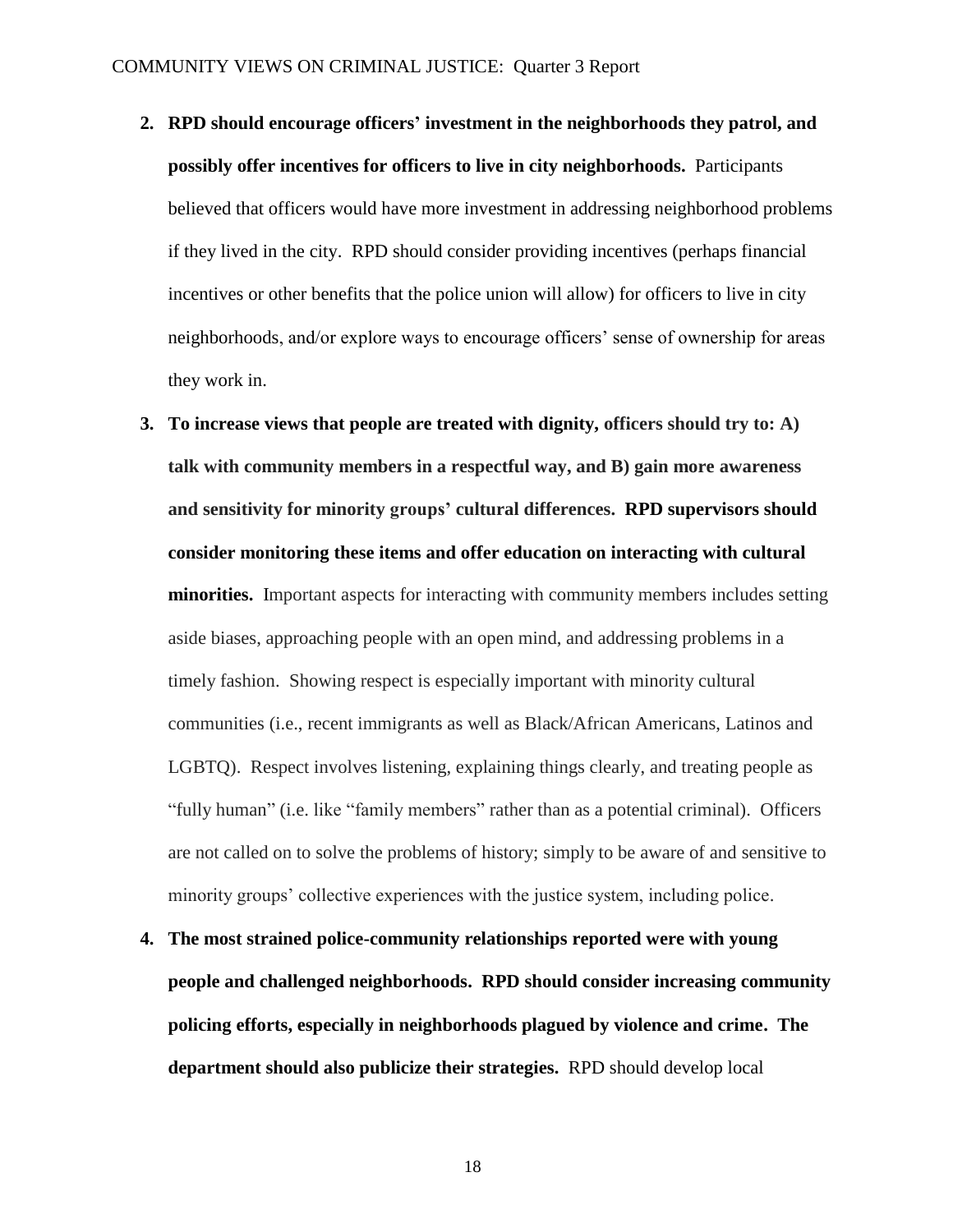strategies to improve relationships with youth and children, especially those in challenged neighborhoods. RPD should also develop a plan for working with youth with mental health issues. Trust needs to be earned through officers establishing relationships with people in the communities they police, and continuing to collaborate with community members on problems. Officers should walk their beats more often, have more conversations with young people and adults, get to know people by name or home residence, and spend some time playing sports with youth. Sustained strategies that allow officers to spend time in positive interactions outside of calls for service are important. Transparency of strategies through media campaigns aimed at both youth and adults will develop faith that RPD is responding to some community concerns.

**5. The criminal justice system should consider providing more resources to agencies community members view positively (i.e., public defenders, probation and parole). The DA's office and RPD should consider offering basic education workshops on how groups can best interact with the system, including police.** More time and resources for public defenders, probation and parole will likely help community members believe the system is working well for the public. Hiring more personnel and interns, and/or shifting paper work and less important tasks to others may allow more focused resources on cases. Basic information workshops on how people can make the system work for them will assist with dispelling myths. Education on your rights; how arrest, jury selection and sentencing occur; and how best to interact with police would be helpful topics. Information shared should be general and easily applied especially for recent immigrants and lower economic groups in society.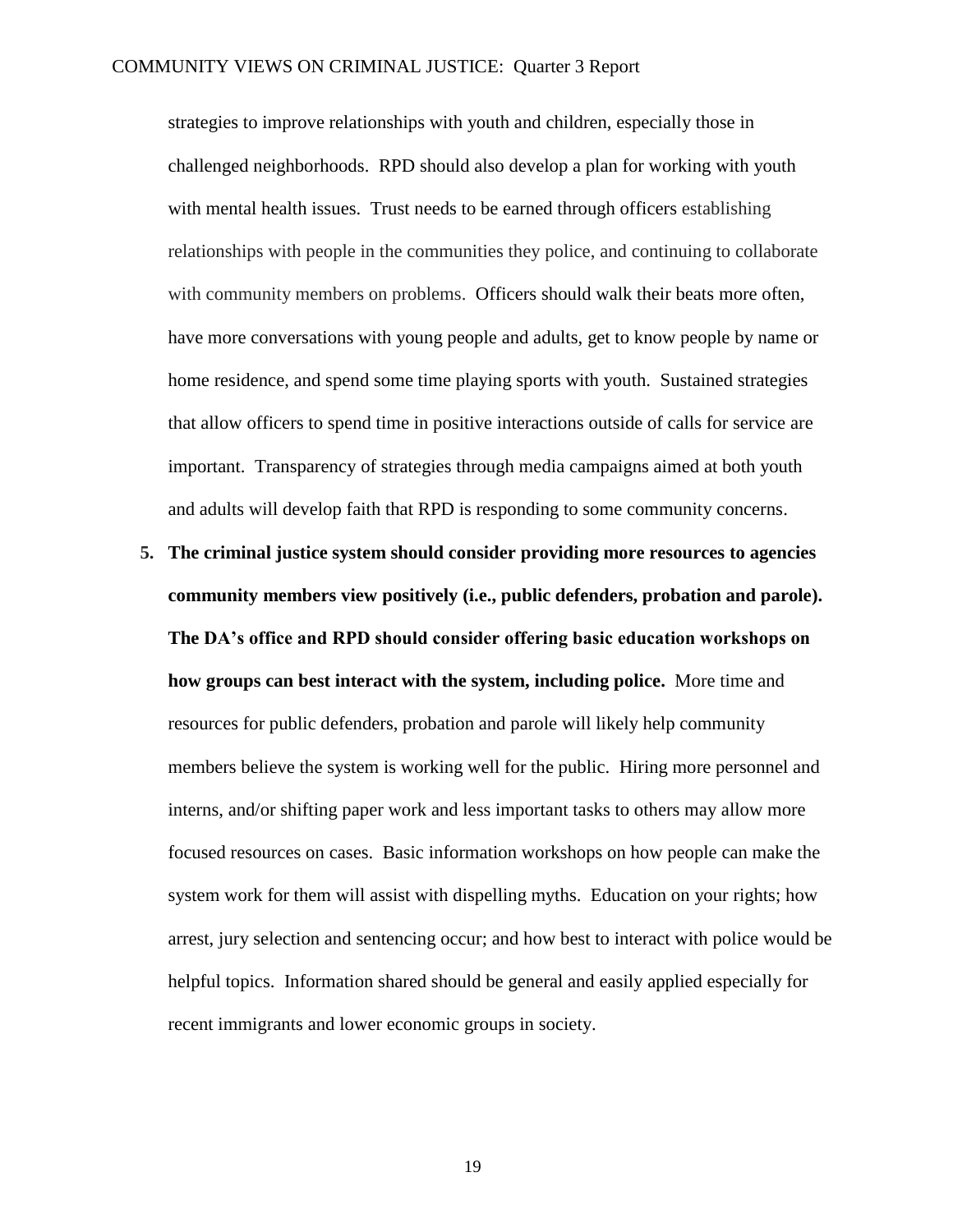#### **Appendix 1: Methodology - Demographics**

Third quarter focus groups were held from April to July 2016. Due to researchers' use of group feedback analysis, individualized demographic information was not collected (more information can be found in the forthcoming paper Community View on Criminal Justice: Methodology). General group demographic and descriptive information are listed below by group type and each group's subcategory.

- **Focus group eleven: Community Organization<sup>4</sup> - reform-advocacy participants** (3 participants). Most participants were women, approximate age ranged from 20 to 30 with one participant 65 and above, the dominant racial/ethnic group was Caucasian with one Asian-American, and all but one person lived in the city.
- **Focus group twelve: Community Organization – life-skills training participants** (9 participants). All but two participants were women**,** approximate age ranged from 20 to 30 with one person 60 to 65, the dominant racial/ethnic group was African American with one Caucasian, and all but one person lived in the city of Rochester.
- **Focus group thirteen: Community Organization - reform-advocacy participants** (4 participants). All participants were women, approximate age ranged from 45 to 70, the dominant racial/ethnic group was African American with one Caucasian, and all but one participant lived in the city.
- **Focus group fourteen: Police-citizen Organization - participants from groups around the city of Rochester** (4 participants). All participants were men, with half of

 $\overline{\phantom{a}}$ 

<sup>&</sup>lt;sup>4</sup> As mentioned above, for this project "community organizations" include respondents from across the city of Rochester; in contrast, "neighborhood organizations" have participants from a geographically bound area.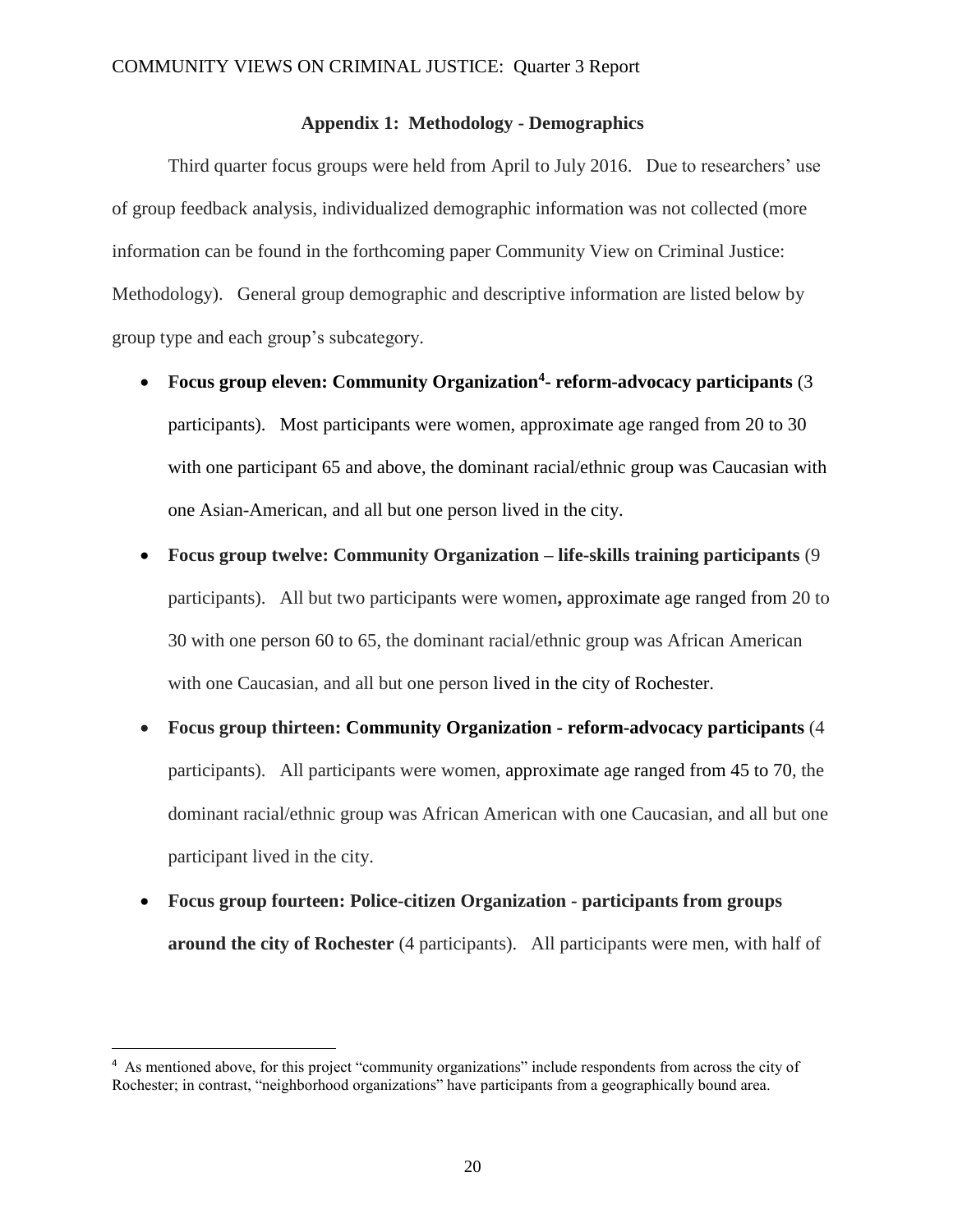participants age ranged from 30 to 39 and half 50 to 59, the dominant racial/ethnic group was Caucasian with one African-American, and all lived in the city of Rochester.

**Focus group fifteen: Neighborhood Organization – participants from a**

**neighborhood group in NE Rochester** (8 participants). All but one of the participants were women, approximate age ranged 40 to 65 with the majority 40 to 49, 50% of the group was African American and 38% were Latino with one Caucasian, and all lived in the city.

 **Focus group sixteen: Neighborhood Organization – participants from business associations in SW Rochester** (9 participants). The majority of participants (67%) were men, approximate age ranged from 30 to 65 and above with the majority in the 60 and above age range, and the dominant racial/ethnic group was African America with two Caucasians and two people of another ethnicity, and all have businesses in Southwest Rochester with many lived in or "are from" the city.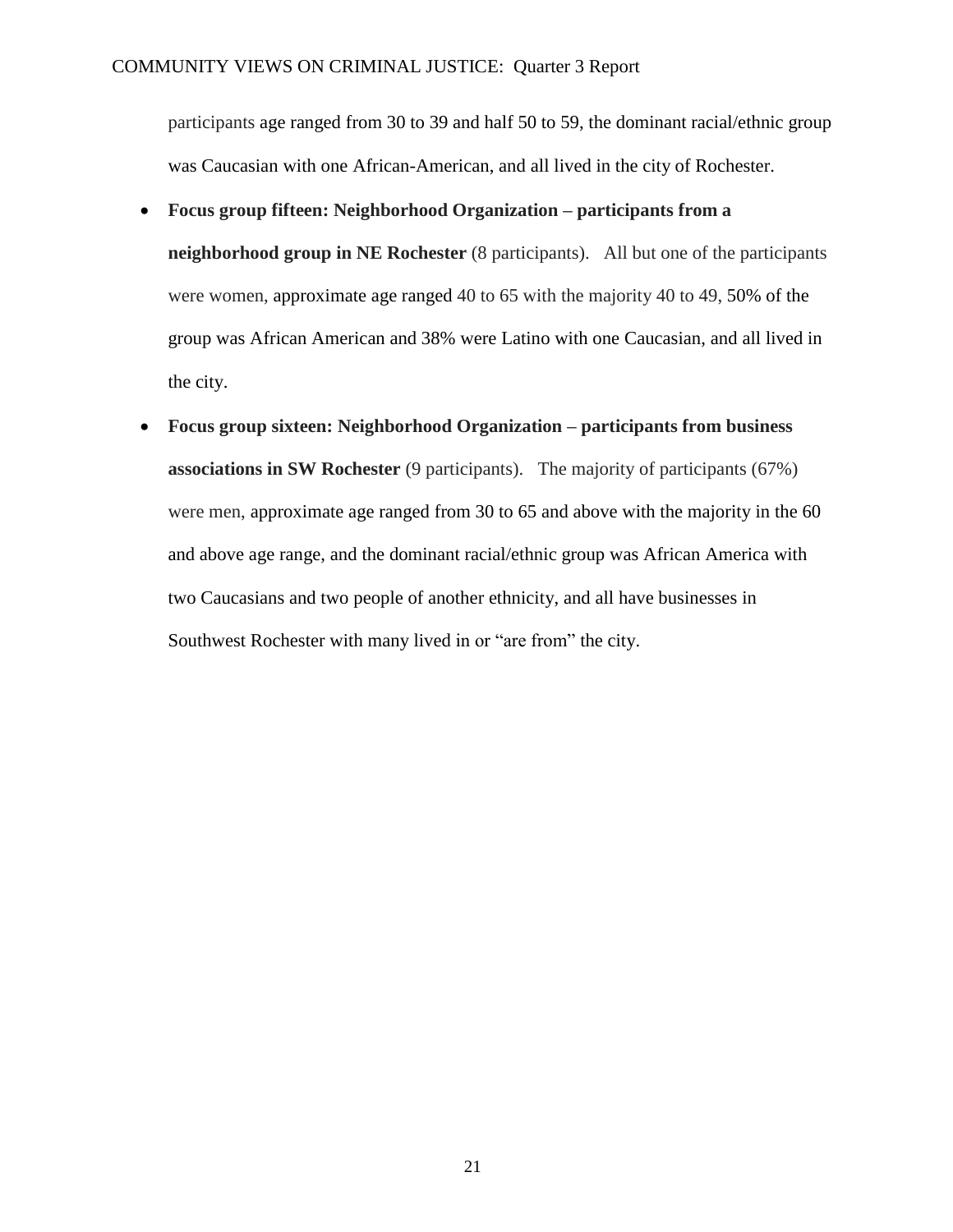### **Appendix 2: Methodology - Groups**

Groups were recruited to meet the goal of interviewing a wide variety in types of groups in the Rochester community (i.e., community versus reentry groups or various in geographic location). Community groups represent all of the Rochester community; in contrast, neighborhood groups are geographically bound (i.e., community organizers in NE Rochester neighborhoods). The group's subcategory provides more information on what brings the group together and makes participants similar.

| <b>Focus Group</b> | <b>Type of</b>            |                                                            | <b>Total</b>        |
|--------------------|---------------------------|------------------------------------------------------------|---------------------|
| <b>Number</b>      | <b>Group/Organization</b> | Group Subcategory <sup>5</sup>                             | <b>Participants</b> |
|                    | Reentry                   | Reentry organization staff                                 | 8                   |
| $\overline{2}$     | Youth                     | At-risk youth organization staff                           | 12                  |
| 3                  | Youth                     | At-risk youth organization staff in<br>Northeast Rochester | $\overline{2}$      |
| $\overline{4}$     | Youth                     | At-risk youth organization staff                           | 7                   |
| 5                  | Community                 | Life-skills training participants                          | 8                   |
| 6                  | Reentry                   | Reentry participants                                       | 9                   |
| 7                  | Youth                     | Young people from<br>Northwest Rochester                   | 9                   |
| 8                  | Neighborhood              | Community organizers in<br><b>Northeast Rochester</b>      | 5                   |
| 9                  | Police-Citizen            | Police-citizen group from<br><b>Southeast Rochester</b>    | 5                   |
| 10                 | Community                 | Reform-advocacy group                                      | $\overline{4}$      |
| 11                 | Community                 | Reform-advocacy group                                      | 3                   |
| 12                 | Community                 | Life-skills training participants                          | 9                   |
| 13                 | Community                 | Reform-advocacy group                                      | 4                   |
| 14                 | Police-Citizen            | Police-citizen group from<br>various areas of Rochester    | 4                   |
| 15                 | Neighborhood              | Neighborhood group in<br>Northeast Rochester               | 8                   |
| 16                 | Neighborhood              | Business associations from<br><b>Southwest Rochester</b>   | 9                   |

**Table 1. Types of Groups Interviewed by the Community Views of CJ Project**

 $\overline{a}$ 

<sup>&</sup>lt;sup>5</sup> The Rochester city quadrant is listed only for groups that are made up of people from a particular geographically area or serve a population in a specific area.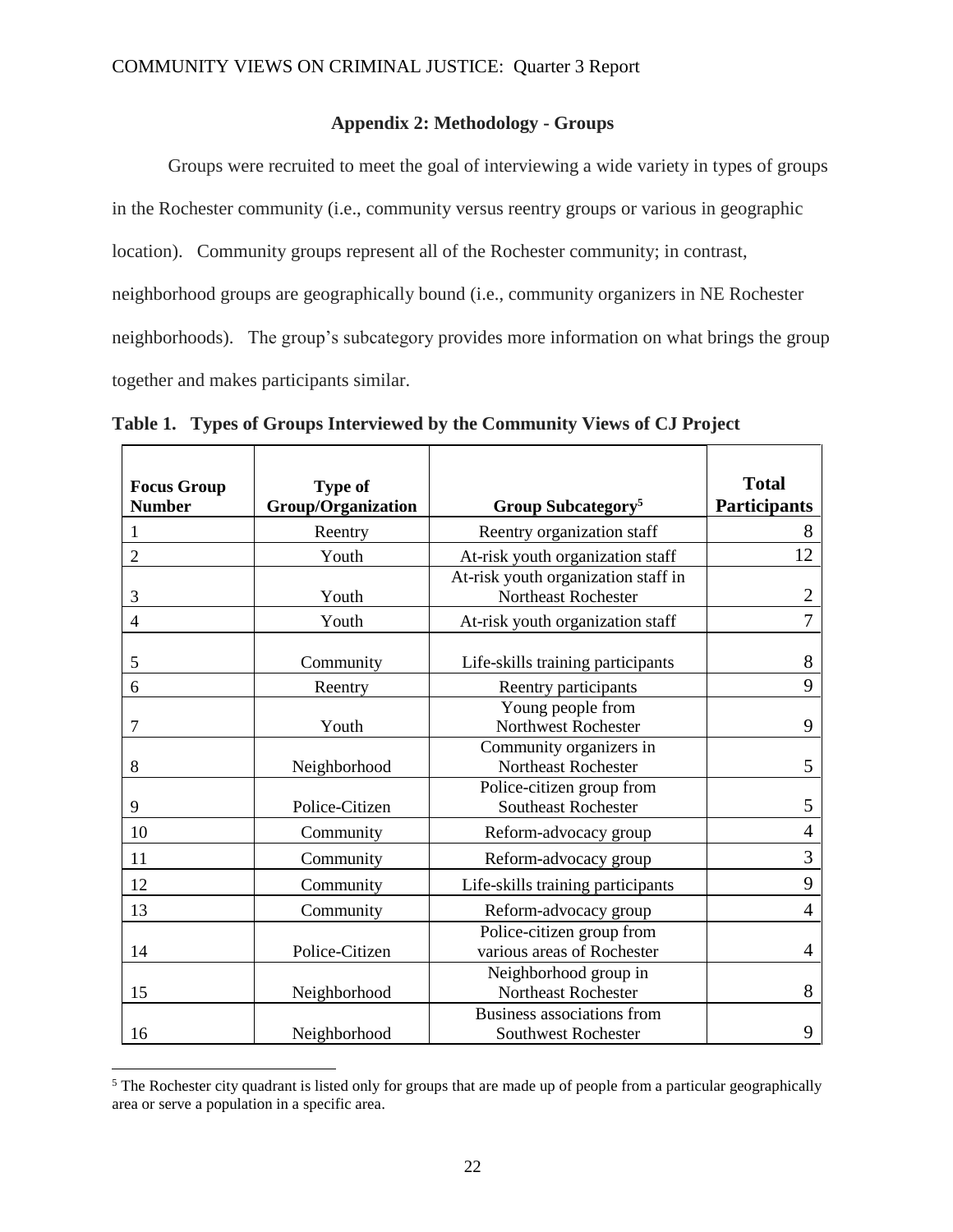# **Appendix 3: Focus Group Survey Questions with Corresponding Results**

# **1) Have you had any contact or interaction (by phone, office, car, on the street, etc.) with a member of the Rochester Police Department (RPD) in the past 6 months?**

| Responses                                    | Yes | Nο  |    |
|----------------------------------------------|-----|-----|----|
| Quarter 3 Percentage                         | 7%  | 23% |    |
| <b>Total Percentage</b><br>from all Quarters | 75% | 25% | 93 |

### **2) How did the interaction with the police get started?**

|                         |              | A police officer | No recent   |  |
|-------------------------|--------------|------------------|-------------|--|
| Responses               | I called 911 | approached me    | interaction |  |
| Quarter 3 Percentage    | 44%          | 19%              | 38%         |  |
| <b>Total Percentage</b> | 37%          | 32%              | 31%         |  |
| from all Quarters       |              |                  |             |  |

### **3) Would you describe your most recent interaction with the police as…**

|                         |      |     | Neither good |            |    |
|-------------------------|------|-----|--------------|------------|----|
| Responses               | Good | Bad | nor bad      | No contact |    |
| Quarter 3 Percentage    | 44%  | .5% | 12%          | 29%        | 34 |
| <b>Total Percentage</b> | 43%  | 16% | 17%          | 24%        | 94 |
| from all Quarters       |      |     |              |            |    |

### **4) How safe do you feel in your neighborhood at night?**

|                                              |           | Somewhat | Somewhat |             |          |
|----------------------------------------------|-----------|----------|----------|-------------|----------|
| Responses                                    | Very safe | safe     | unsafe   | Very unsafe |          |
| Quarter 3 Percentage                         | 4%        | 54%      | $17\%$   | 14%         | $\Omega$ |
| <b>Total Percentage</b><br>from all Quarters | 35%       | 46%      | 10%      | 8%          | 96       |

### **5) Overall, how satisfied are you with police responses to community concerns?**

|                                              |                | Somewhat  | Somewhat    |                  |    |
|----------------------------------------------|----------------|-----------|-------------|------------------|----|
| Responses                                    | Very satisfied | satisfied | unsatisfied | Very unsatisfied |    |
| Quarter 3 Percentage                         | 7%             | 31%       | 37%         | 31%              | 35 |
| <b>Total Percentage</b><br>from all Quarters | 4%             | 33%       | 36%         | 26%              | 96 |

### **6) I trust the police to do what is best for the community.**

| Responses                             | Strongly agree | Agree | Disagree | Strongly disagree |    |
|---------------------------------------|----------------|-------|----------|-------------------|----|
| Quarter 3 Percentage                  | 0%             | 24%   | 50%      | 26%               | 34 |
| Total Percentage<br>from all Quarters | 4%             | 31%   | 41%      | 24%               | 98 |